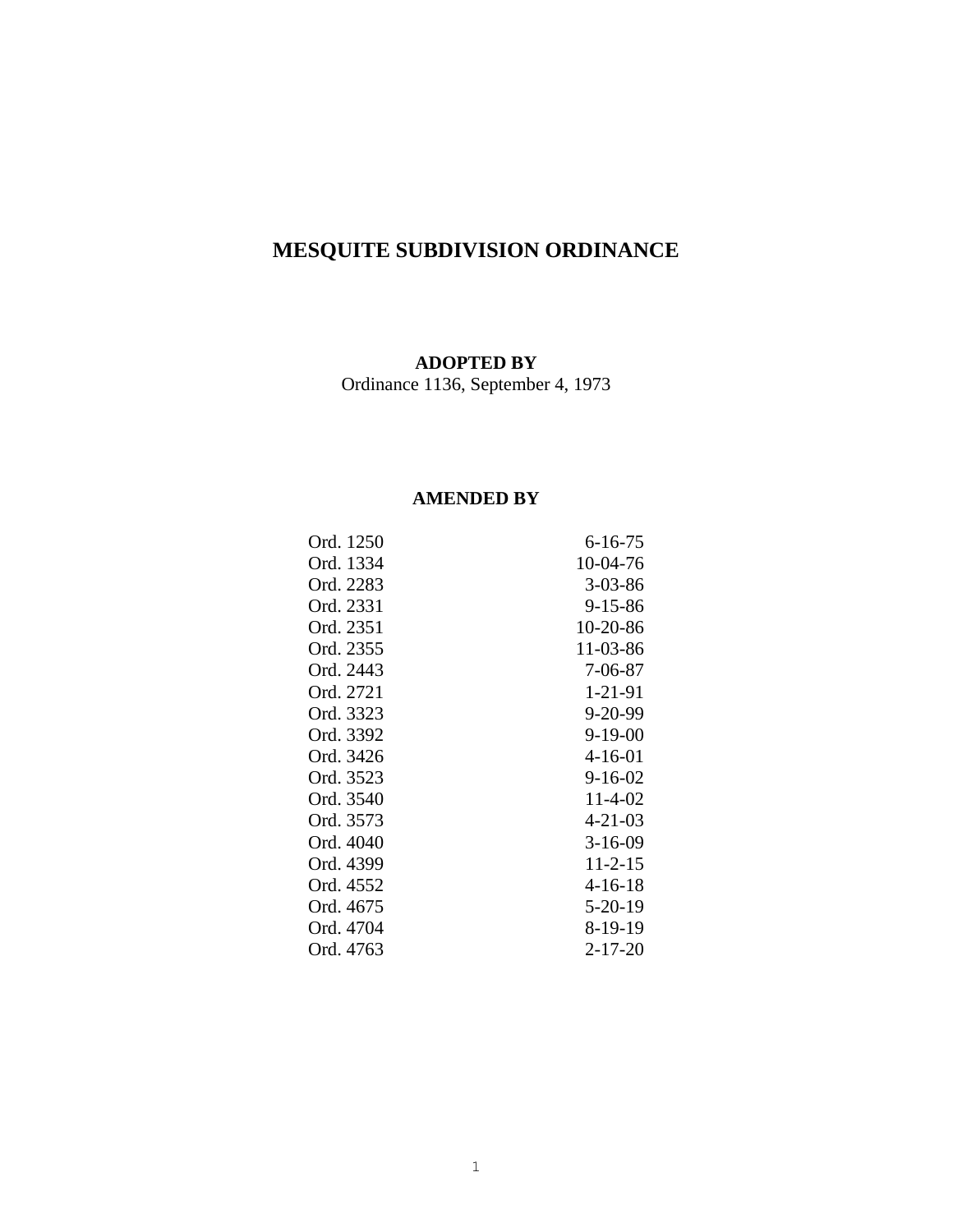# **TABLE OF CONTENTS**

| <b>ARTICLE I</b>   |                                                                                                                                                                                                                                                                                                                                                                                                                                                                                                                                                                                                                                                                                                                                                                                                                                                                                                                                                     |                                                                                                                                           |
|--------------------|-----------------------------------------------------------------------------------------------------------------------------------------------------------------------------------------------------------------------------------------------------------------------------------------------------------------------------------------------------------------------------------------------------------------------------------------------------------------------------------------------------------------------------------------------------------------------------------------------------------------------------------------------------------------------------------------------------------------------------------------------------------------------------------------------------------------------------------------------------------------------------------------------------------------------------------------------------|-------------------------------------------------------------------------------------------------------------------------------------------|
| <b>ARTICLE II</b>  |                                                                                                                                                                                                                                                                                                                                                                                                                                                                                                                                                                                                                                                                                                                                                                                                                                                                                                                                                     |                                                                                                                                           |
| <b>ARTICLE III</b> | A.<br>Purpose and organization<br><b>B.</b><br>Self-Survey and pre-application meeting<br>C.<br>Application submission<br>D.<br>Application contents and fees<br>Ε.<br>Complete application and staff review<br>F.<br>Public notice requirements<br>G.<br><b>Staff recommendations</b><br>H.<br>Action by Planning and Zoning Commission on plat application<br>I.<br>Action by the Director on alternative plat application<br>J.<br>Extensions and waivers<br>K.<br>Appeals to the Planning and Zoning Commission<br>L.<br>Applicability<br>M.<br>Subdivision: long form or replat<br>N.<br>Subdivision: additional requirements applicable to replats<br>O.<br>Subdivision: vacating plat<br>P.<br>Subdivision: optional alternate procedure for short form plat<br>Subdivision: optional alternate procedure for amending plat<br>Q.<br>Effect of offers of dedication<br>R.<br>S.<br>Subdivision variance<br>T.<br>Recording the plat; offense | 8<br>$\,8\,$<br>$\,8\,$<br>$\overline{9}$<br>12<br>14<br>16<br>16<br>17<br>17<br>17<br>18<br>18<br>19<br>20<br>21<br>22<br>23<br>23<br>25 |
| <b>ARTICLE IV</b>  |                                                                                                                                                                                                                                                                                                                                                                                                                                                                                                                                                                                                                                                                                                                                                                                                                                                                                                                                                     |                                                                                                                                           |
| <b>ARTICLE V</b>   | GENERAL REQUIREMENTS AND<br>А.<br><b>Streets</b><br><b>B.</b><br>Alleys<br>$C_{\cdot}$<br>Sidewalks<br>D.<br>Easements<br>E.<br><b>Blocks</b><br>$F_{\cdot}$<br>Lots<br>G.<br><b>Building Lines</b><br>H.<br>Driveways<br>I.<br>Median Designs<br>J.<br>Parking Areas<br>K.<br><b>Storm Drainage</b><br>L.<br>Site Plans<br>M.<br>Withholding improvements until approved.<br>Residential Development Adjacent to<br>n.<br><b>Arterial Streets</b>                                                                                                                                                                                                                                                                                                                                                                                                                                                                                                  | 26<br>27<br>28<br>28<br>28<br>29<br>30<br>30<br>30<br>30<br>30<br>30<br>32<br>32                                                          |
| <b>ARTICLE VI</b>  |                                                                                                                                                                                                                                                                                                                                                                                                                                                                                                                                                                                                                                                                                                                                                                                                                                                                                                                                                     |                                                                                                                                           |
| <b>ARTICLE VII</b> | UTILITIES …………………………………………………………………………………………<br>Water System<br>А.<br><b>Sanitary Sewer</b><br><b>B.</b><br>C.<br><b>Fire Protection</b>                                                                                                                                                                                                                                                                                                                                                                                                                                                                                                                                                                                                                                                                                                                                                                                                            | . 34<br>34<br>34<br>34                                                                                                                    |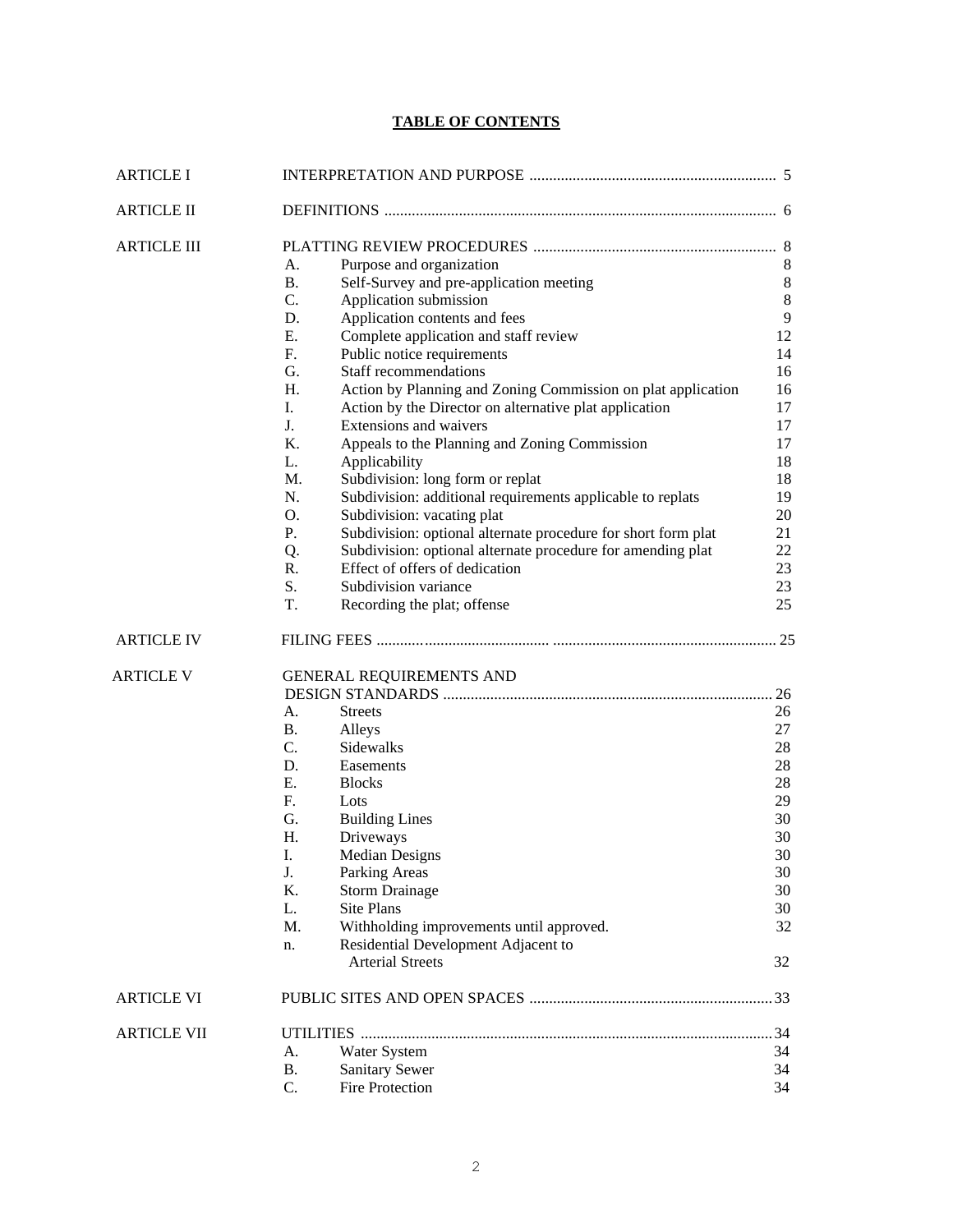| ARTICLE XI |  |
|------------|--|
|            |  |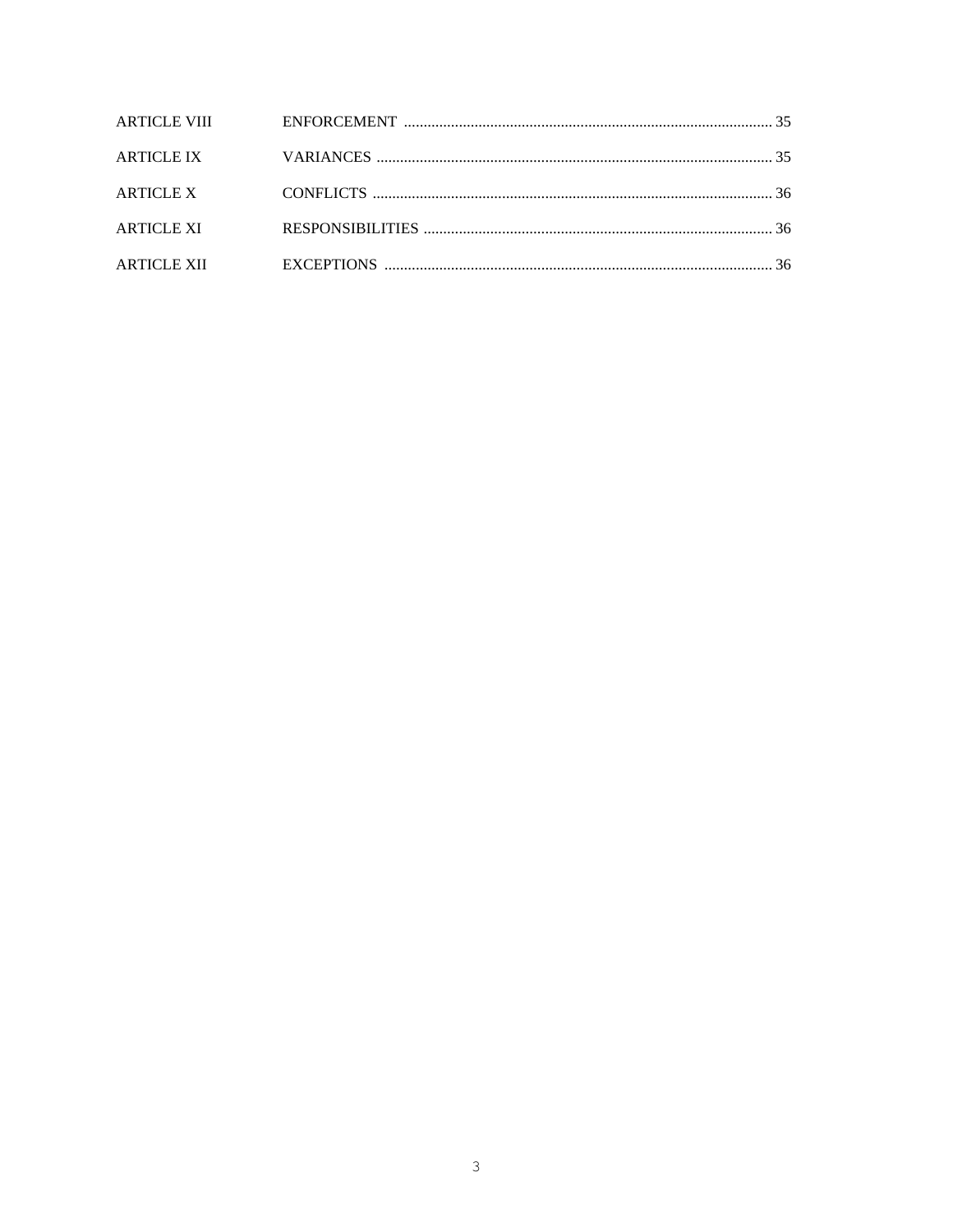#### **ORDINANCE NO. 1136**

AN ORDINANCE OF THE CITY OF MESQUITE PROVIDING SUBDIVISION REGULATIONS FOR THE PLATTING AND DEVELOPING OF SUBDIVISIONS WITHIN THE LIMITS OF THE CITY OF MESOUITE AND FOR SUCH OTHER AREAS AS MAY BE AUTHORIZED BY VCTA Local Government Code, Section 212.001 et.seq.; PROVIDING A SEVERABILITY CLAUSE; DECLARING AN EMERGENCY; AND PROVIDING THE EFFECTIVE DATE.

WHEREAS, the present rules and regulations of the City of Mesquite regulating the platting and developing of subdivisions are inadequate to protect the public interest; and,

WHEREAS, after holding public hearings, it is the opinion of the City Council of the City of Mesquite that the following rules and regulations should be adopted; NOW, THEREFORE,

#### BE IT ORDAINED BY THE CITY COUNCIL OF THE CITY OF MESQUITE:

SECTION 1. That the following rules and regulations be, and the same are, hereby adopted as the Subdivision Regulations for the City of Mesquite.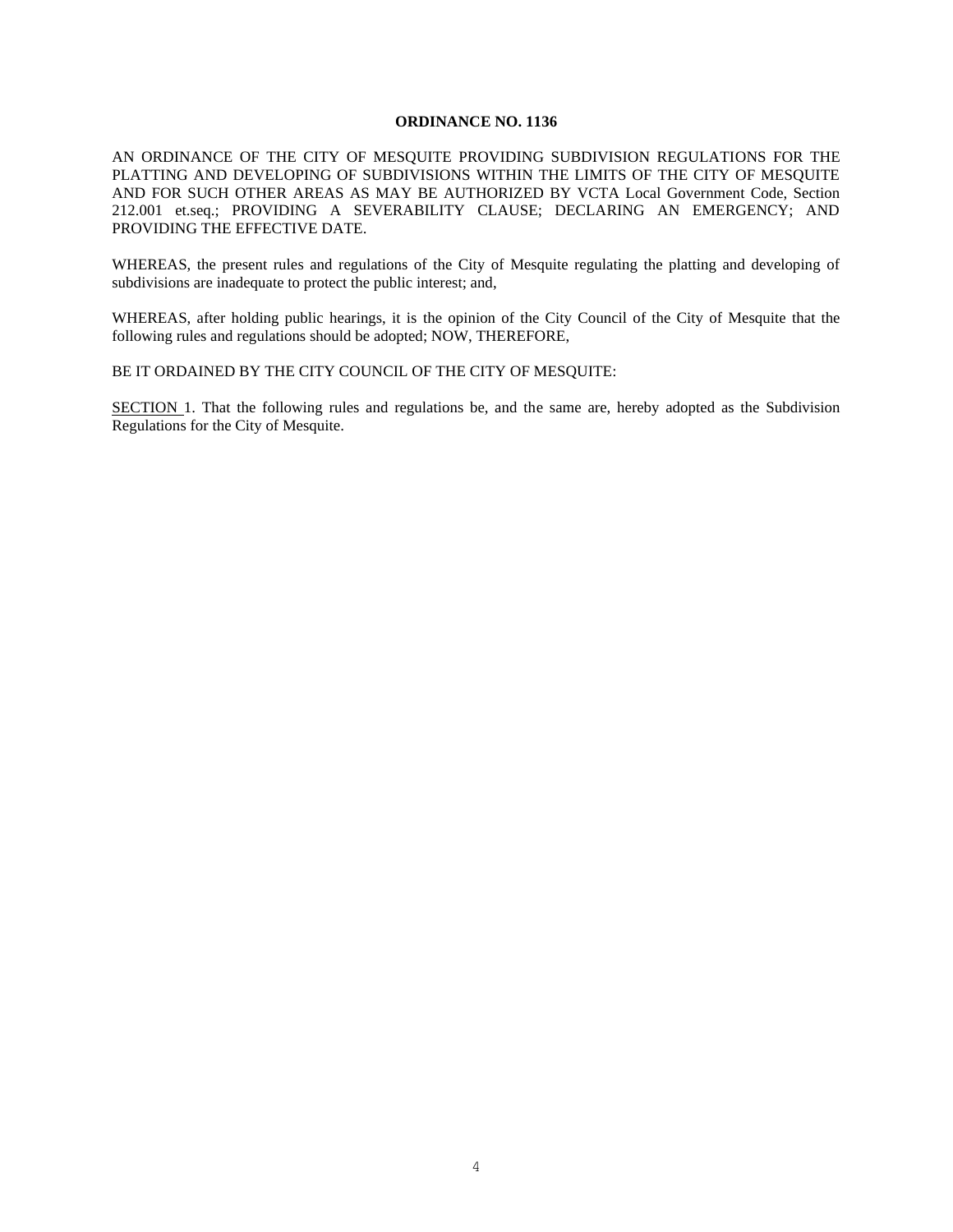#### **MESQUITE SUBDIVISION REGULATIONS**

# **ARTICLE I**

# **INTERPRETATION AND PURPOSE (Ord. 3323, 9-20-99)**

#### A. **INTERPRETATION** (Ord. 4675, 5-20-2019)

In the interpretation, application and enforcement of these regulations, including the requirements set out herein and those incorporated by reference in the City of Mesquite Design Manual, it is the intention of the City Council that the principles, standards and requirements provided for herein shall be minimum requirements for the platting and developing of subdivisions in the City of Mesquite and its extraterritorial jurisdiction, and where the requirements of other ordinances of the City are more restrictive than these requirements, such other more restrictive requirements shall control.

# **B. PURPOSE**

The procedures and standards for the development, layout and design of subdivisions of land are intended to: (Ord. 2721, 1-21-91)

- 1. Promote and develop the utilization of land in a manner to assure the best possible community environment in accordance with, the Comprehensive Plan of the City of Mesquite.
- 2. Guide and assist the developers in the correct procedures to be followed and to inform them of the standards which shall be required.
- 3. Protect the public interest by supervising the location, design, class and type of streets, sidewalks, utilities, and essential areas and services required.
- 4. Protect and promote the health, safety and general welfare of the people.

#### **C. JURISDICTION** (Ord. 4675, 5-20-2019)

These regulations, including but not limited to the City of Mesquite Engineering Design Manual and other ordinances and regulations with requirements applied by reference in this Appendix, shall apply to all subdivision of land located within the corporate limits of the City of Mesquite and within the City's extraterritorial jurisdiction, as provided by law, and to all subsequent additions of land to the corporate limits or the extraterritorial jurisdiction of the City.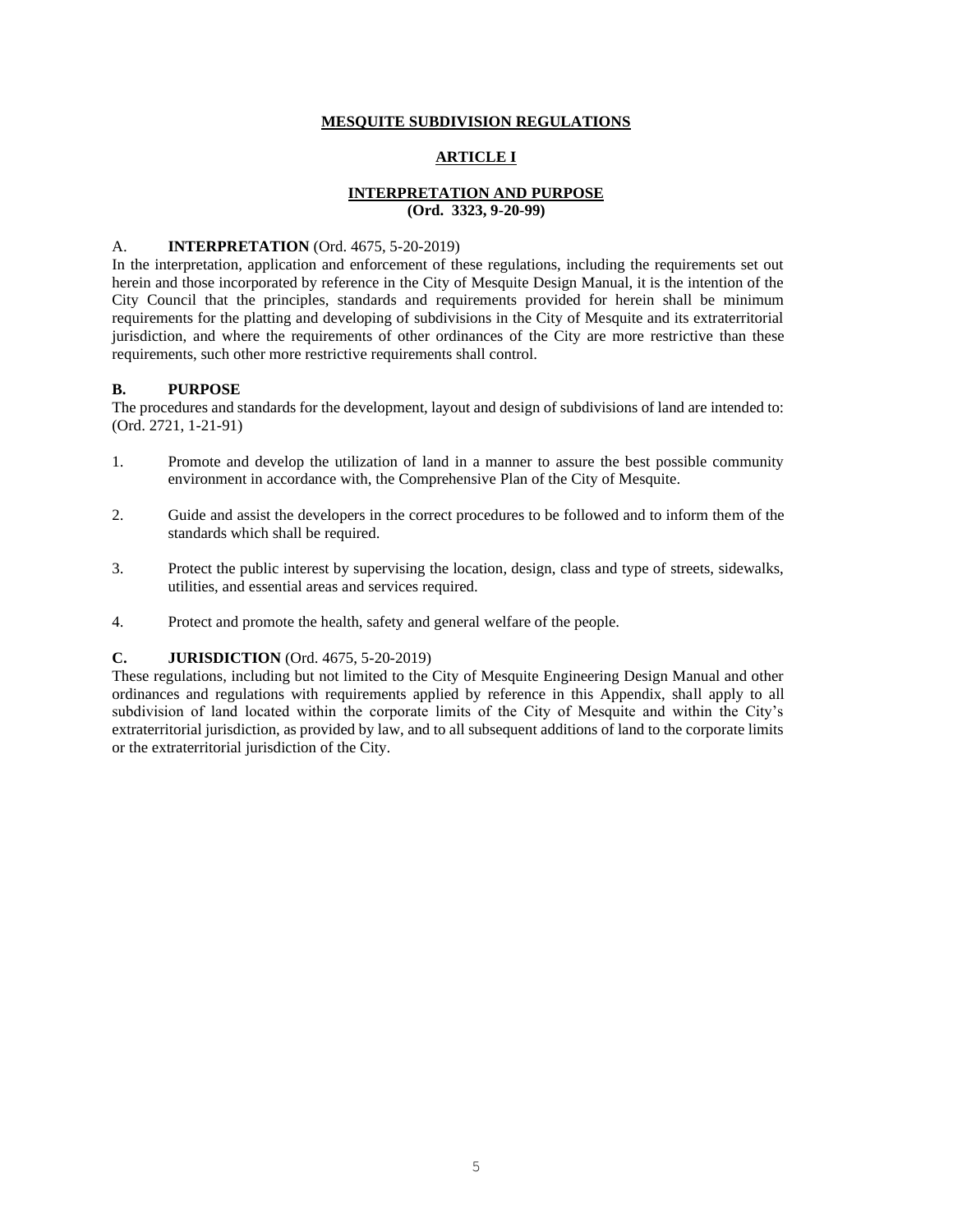#### **ARTICLE II. DEFINITIONS**

For the purpose of this ordinance the following terms, phrases, words, and their derivations shall have the meaning given herein. When not inconsistent with the context, words used in the present tense include the future, words in the plural number include the singular number and words in the singular number include the plural number. Definitions not expressly prescribed herein are to be determined in accordance with customary usage in municipal planning and engineering practices. The word "shall" is always mandatory, and not discretionary.

**ALLEY:** A minor public right-of-way, not intended to provide the primary means of access to abutting lots, which is used primarily for vehicular service access to the back or sides of properties otherwise abutting on a street.

**BUILDING SETBACK LINE:** The line which defines the minimum horizontal distance between a building and the adjacent street line.

**CITY ENGINEER:** The City Engineer of the City of Mesquite or his authorized representative.

**CITY MANAGER:** The City Manager of the City of Mesquite or his authorized representative.

**CITY PLANNER:** The City Planner of the City of Mesquite or his authorized representative.

**COMMISSION:** The Planning and Zoning Commission of the City of Mesquite.

**COUNCIL:** The City Council of the City of Mesquite.

**DEVELOPMENT REVIEW COMMITTEE:** A committee comprised of employed personnel of the City of Mesquite assigned the responsibility for the review of plats, site plans, and building plans submitted for approval prior to construction or development. This Committee can make certain recommendations to the Commission and the Council.

**DEVELOPER:** The term developer shall include any person, partnership, firm, association, or corporation who acts to subdivide or develop land by platting; place or cause to have utilities placed in or on the ground; and/or construct or cause to have permanent structures constructed.

**DIRECTOR OF DEVELOPMENT SERVICES OR DIRECTOR:** The Director of Planning and Development Services or Director of the City of Mesquite or the Director's authorized representative.

**EASEMENT:** A right granted for the purpose of limited public or semi-public use across, over, or under private land.

**ENGINEER:** A professional engineer registered in the State of Texas and experienced in Civil Engineering.

**FLOOD PLAIN:** The relatively flat low lands adjoining the channel of a river, stream, or watercourse, which has been or may be covered by flood water. Any land covered by the water of a one hundred (100) year frequency storm is considered in the flood plain and must comply with the engineering criteria found in the City of Mesquite Comprehensive Drainage Ordinance and subsequent revisions.

**FORM-BASED DISTRICT:** A mixed-use district that stands separate and apart from all other zoning districts in the City. The basis for regulation in a form-based district is a form-based code. (Ord. 4040; 3-16-09)

**GREEN BELT:** A piece of land, normally relatively narrow in comparison to its length, reserved to provide for both passive and active recreation, to function as a corridor connecting park areas, to serve as a buffer between various land uses, or to provide for open space. It frequently utilizes flood plains along creeks and is often left in its natural state.

**LOT:** Land occupied or to be occupied by a building and accessory building and including such open spaces as are required by ordinances of the City and having its principal frontage on a public street or officially approved place.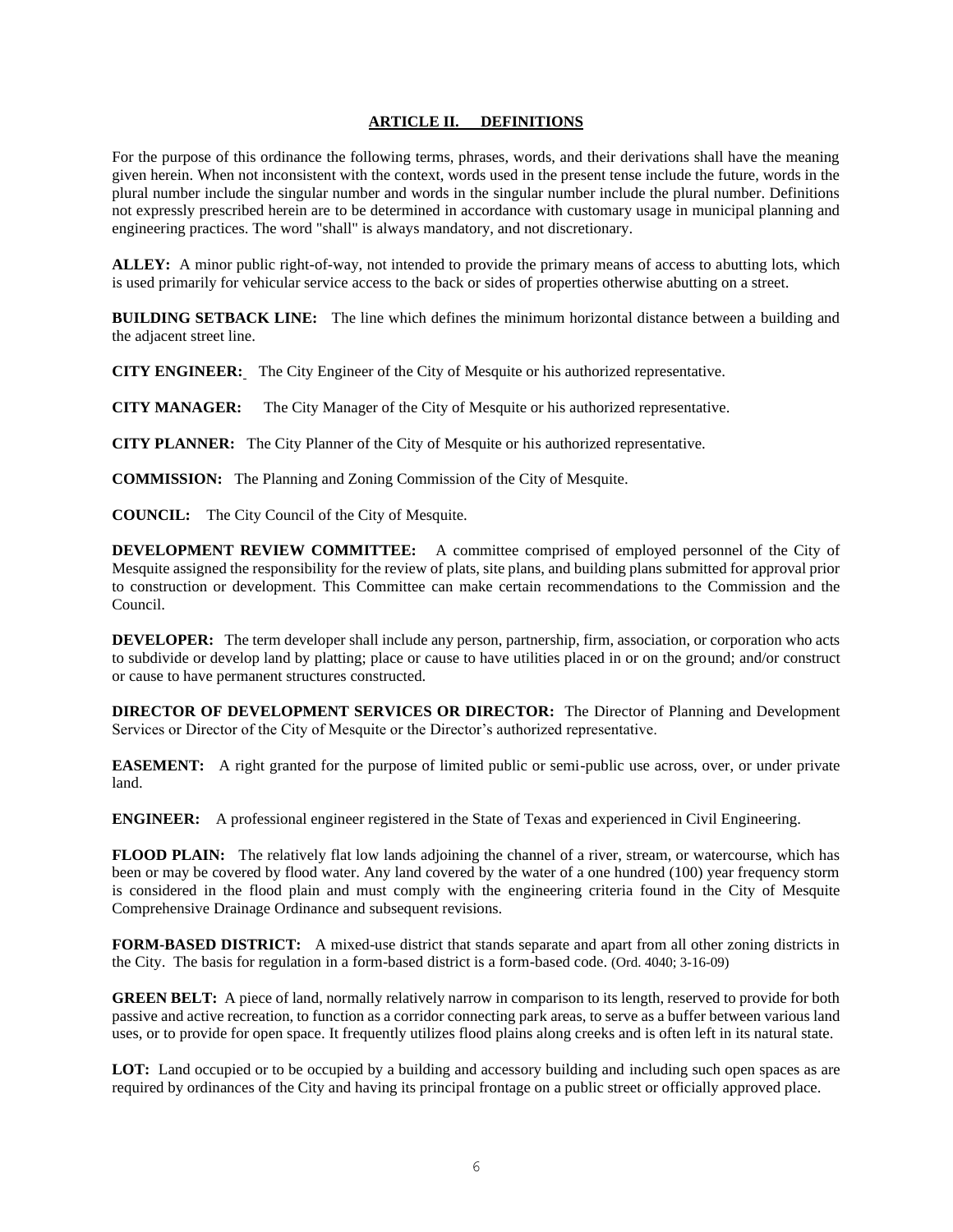**LOT OF RECORD:** A lot which is part of a subdivision, the plat of which has been recorded with the County Clerk, Dallas or Kaufman County, as applicable., Dallas County, or a parcel of land, the deed for which was recorded with the County Clerk, Dallas or Kaufman County, as applicable., Dallas County.

**OPEN SPACE:** That part of any lot or tract that is used for recreational purposes, both passive and active, but not including areas used for parking or maneuvering of automobiles, or drives or approaches to and from parking areas. Flood plains, or 50% of any standing surface water, may be considered as open space, provided such open space is contiguous and part of the platted lot and is maintained and utilized in the same manner and to the same degree as all other open space areas as designated on the site plan as filed with the building permit application. (Ord. 1250, 6-16-75)

**PLAT:** A complete and exact subdivision plan submitted to the Commission for approval and if approved, shall be filed with the County Clerk, Dallas or Kaufman County, as applicable., Dallas County.

**REGULATING PLAN:** A zoning map for a form-based district that shows the transect zones, civic zones, thoroughfares, special districts, if any, and special requirements, if any, of areas subject to, or potentially subject to, regulation by a form-based code. (Ord. 4040; 3-16-09)

**STANDARDS:** The official maps, plans, ordinances, and resolutions of the City of Mesquite.

**STREETS:** The term "street" is a way for vehicular traffic, whether designated street, highway, thoroughfare, parkway, throughway, road, avenue, boulevard, lane, place, or otherwise designated.

**ARTERIAL STREETS:** Provide routes to move large volumes of traffic of a local nature to the freeway or expressway systems. Interchange of traffic **from freeway systems** to the local streets occur via the arterial street.

**COLLECTOR STREETS:** Pass through neighborhoods collecting traffic from local streets and distributing the traffic to arterial streets. These streets also serve neighborhood facilities.

**RESIDENTIAL STREETS:** Provide the basic function of serving private property with access to other streets.

**CUL-DE-SAC:** Is a short minor street having but one (1) vehicular access to another street and terminated by a vehicular turn-around.

**DEAD-END STREET:** Is a street, other than a cul-de-sac, with only one (1) outlet.

**SUBDIVISION:** The division of a parcel of land into two or more lots or tracts, or the creation from said parcel of one or more lots or record, for the purpose of transfer of ownership; for dedication of streets, alleys, or easements; for use for building development; or for the assimilation of separate, contiguous tracts into one or more tracts under common ownership. This definition includes resubdivision, and shall relate to either the process of subdividing or to the land subdivided, as appropriate to the context. (Ord. 3323, 9-20- 99)

**SUBDIVIDER:** Any person or agent thereof, dividing or proposing to divide land so as to constitute a subdivision as that term is defined herein. in any event, the term "subdivider" shall be restricted to include only the owner, equitable owners, or authorized agent of such owner or equitable owner of land sought to be subdivided.

**SURVEYOR:** A Registered State Land Surveyor or a Registered Public Surveyor, as authorized by the state statutes to, practice the profession of surveying.

**UTILITY EASEMENT:** An interest in land granted to the City, to the public generally, and/or to a private utility corporation, for installing or maintaining utilities across, over, or under private land, together with the right to enter thereon with machinery, vehicles, and people necessary for the maintenance of said utilities.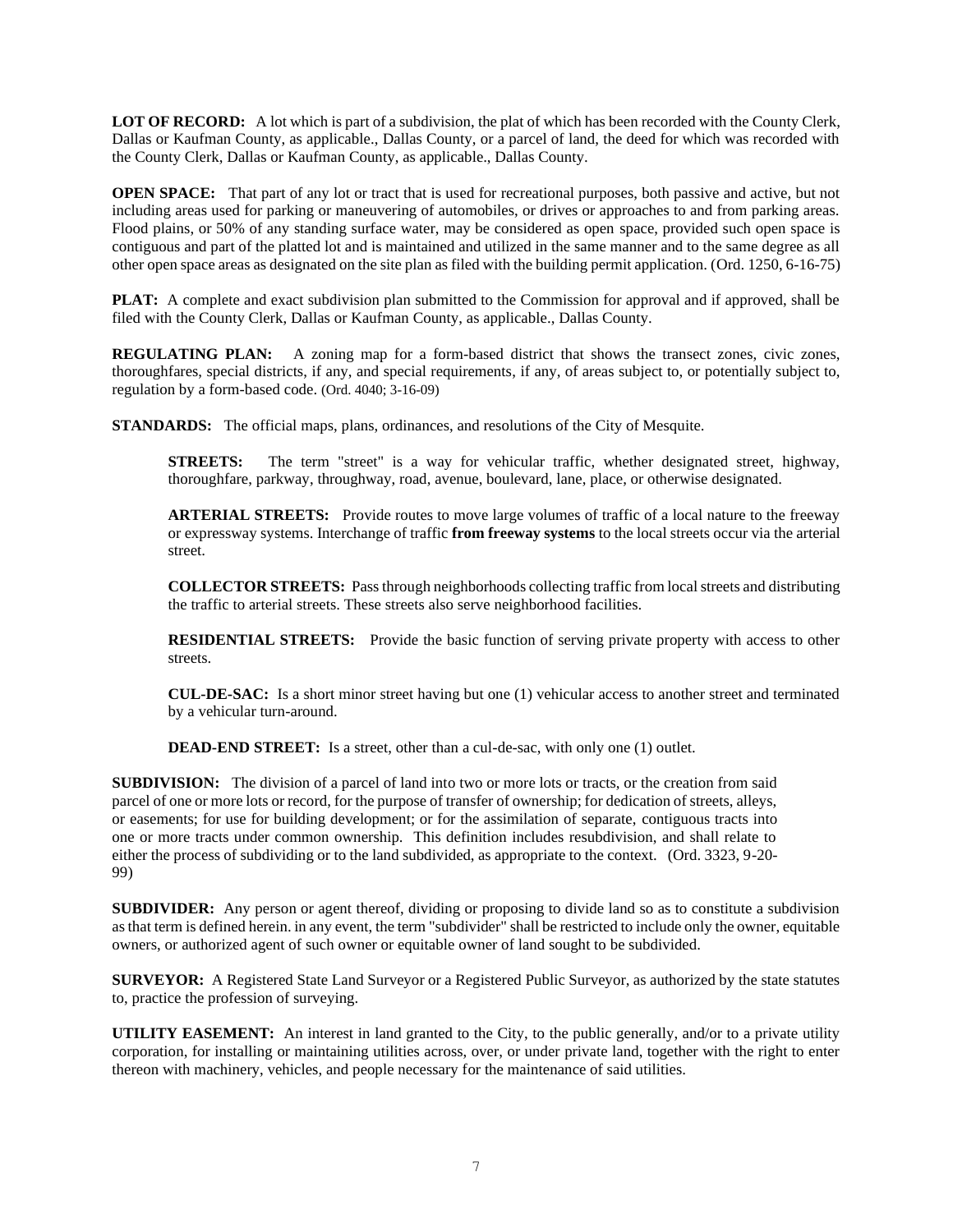# **ARTICLE III. PLATTING REVIEW PROCEDURES**

#### **A. Purpose and organization of Article.**

*Procedural requirements.* This Article describes the procedures for review of all plat applications.

#### **B. Self-survey and pre-application meeting.**

- (1) *Purpose.* The purpose of the self-survey and pre-application meeting is to provide an opportunity for the applicant and the City to discuss the development concept prior to the first application for a project in order to:
	- (a) Determine the required application(s) and the timing of multiple application submittals (i.e., whether they may be processed concurrently or must be processed sequentially);
	- (b) Provide the applicant with application materials and inform the applicant of submittal requirements;
	- (c) Inform the applicant of the review processes available and the applicable time frame;
	- (d) Discuss generally compliance with the Mesquite City Code's zoning, development, and engineering design standards, and attempt to identify potentially significant issues;
	- (e) Discuss the need for any public notice requirements; and
	- (f) Refer the applicant to other departments or agencies to discuss potential significant issues prior to application submittal.
- (2) *Applicability.*
	- (a) *Self-survey required.* A self-survey must be submitted as a request for a pre-application meeting. Self-survey information is available on the City's website.
	- (b) *Pre-application meeting required.* A pre-application meeting is required prior to submitting an application. The pre-application meeting is designed to help the applicant understand the Mesquite development approval process and regulations applicable to the proposed application. The pre-application meeting schedule and other information can be found on the City of Mesquite website.
	- (c) The pre-application meeting does not constitute the filing of an application under Chapter 212 of the Texas Local Government Code.
	- (d) *Record of pre-application conference.* The City is not responsible for making or keeping a summary of the topics discussed at the pre-application conference.

# **C. Application submission.**

- (1) *Submission.* Submission and completeness review are a prerequisite to filing an application. Submission does not constitute the filing of an application under Chapter 212 of the Texas Local Government Code.
- (2) *Authority to submit applications.* Only the person having legal authority to take action according to the approval sought may submit a plat application. The person is presumed to be the record owner or the duly authorized agent of the record owner. Agents may only submit applications where the owner provides written consent.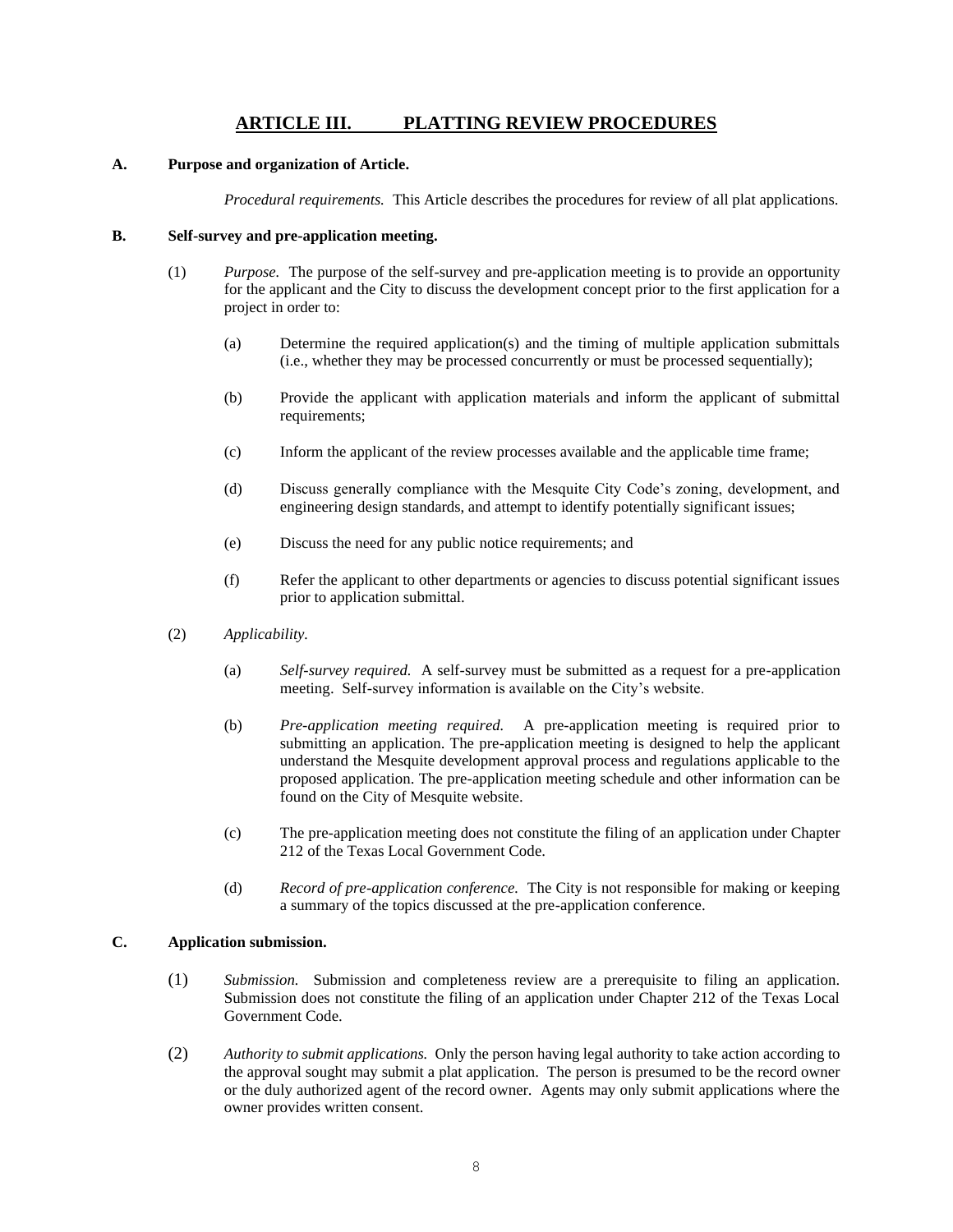- (3) *Applications.* All applications required by this section shall be submitted to the Planning Division, unless otherwise specified.
- (4) *Coordination of applications.* An applicant shall file the following applications, if required, concurrently with an application for plat approval:
	- (a) Flood study;
	- (b) Engineering plans;
	- (c) Subdivision variance; and
	- (d) Any other application or submittal required by regulations applicable to the application.
- (5) *Contact person designation.*
	- (a) The applicant shall designate one person on the application as the primary contact person who will be responsible for all notifications, including meeting dates, deadlines, and requirements. The City will communicate with the contact person about the application and review procedures. It is the contact person's responsibility to inform the owners or applicant of such information.
	- (b) The applicant shall notify the Director in writing if there is to be a change in the contact person. The Director will continue to communicate with the designated contact person until the notice of change has been received.

#### **D. Application contents and fees.**

- (1) *Application contents generally.* The applicant shall provide any information, documents, or other material relevant to the application identified in the pre-application meeting that the Director reasonably believes is necessary in order for the City to evaluate, analyze, and understand the subject matter of the application. The following must be provided unless otherwise determined by the Director:
	- (a) Boundary lines, bearings and distances sufficient to locate area.
	- (b) Name and location of all adjoining subdivisions or large tracts, drawn to the same scale and shown in dashed lines, in sufficient detail to accurately show existing streets, alleys, lots and other features that may influence the development. Adjacent unplatted land must be also shown, including property lines and owners of record.
	- (c) The names of all adjoining subdivisions, the dimensions of all abutting lots, lot and block numbers and accurate reference ties to courses and distances of at least two recognized land corners shall be shown if no existing legally platted subdivision is adjacent to the subject property.
	- (d) Location and width of all streets, alleys and easements, existing or proposed. A written statement as to the easement use must be included on the plat. Existing easements must be identified by Deed Record by volume and page number.
	- (e) Primary control points, or descriptions and ties to such control points, to which all dimensions, angles, bearings, block numbers, and similar data are referred.
	- (f) Proposed subdivision of the property, including lot and block numbers.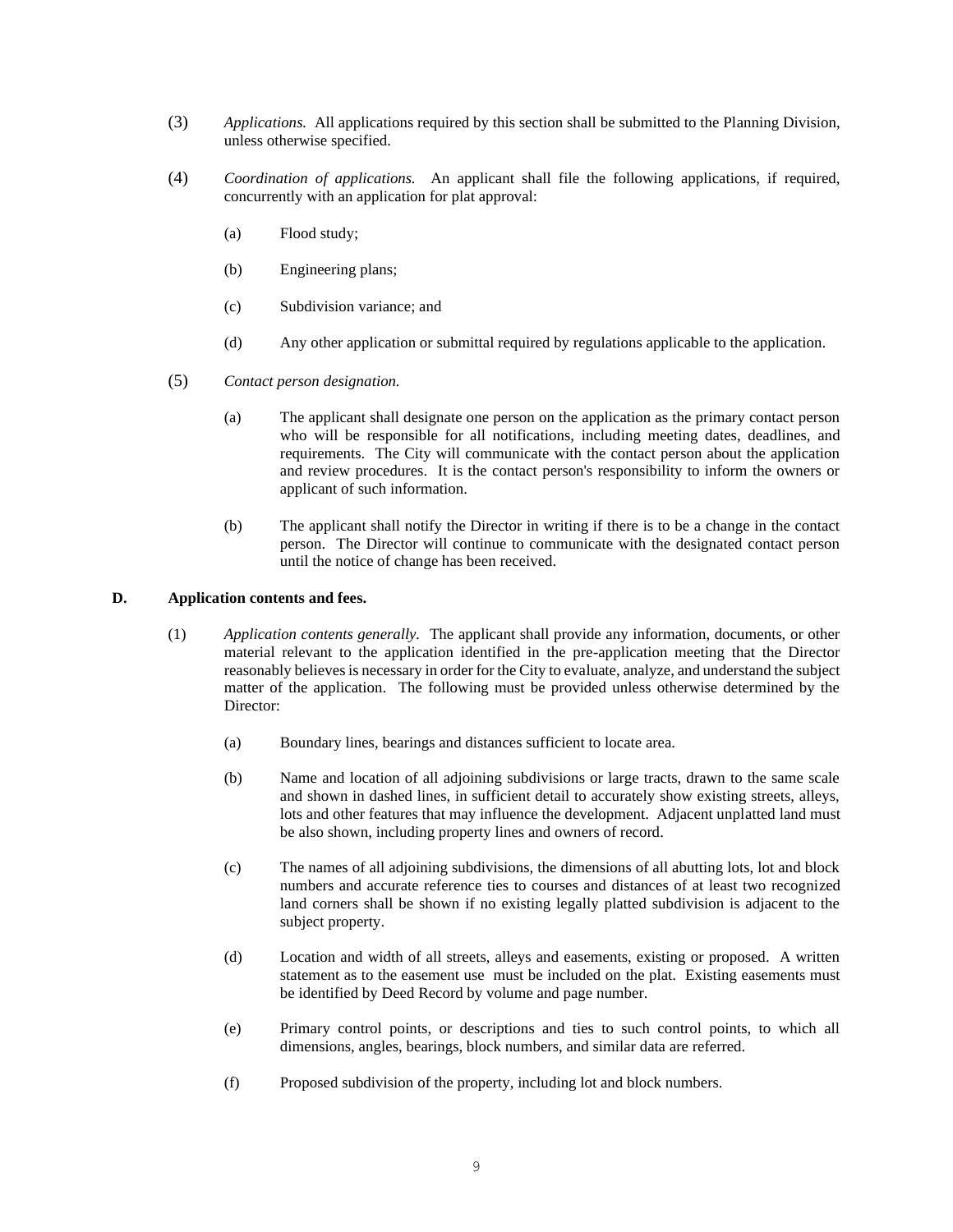- (g) Proposed building lines.
- (h) All plats shall be on sheets 24 inches by 36 inches and to a scale of not less than 100 feet to the inch or longer, unless otherwise approved by the Director. When more than one sheet is required to encompass the subdivision, an index sheet (24 inches by 36 inches) shall be filed showing the entire subdivision together with the complete dedication, attests, dates, titles and seals on one sheet.
- (i) The exterior boundary of the subdivision shall be indicated by a distinctive dashed line and corner markers by individual symbols.
- (j) A location map clearly showing the location of the proposed plat with cross streets. Whether to scale or not to scale (NTS) and the north arrow must be indicated.
- (k) Abstract lines, survey lines, county lines and corporate boundaries must be shown and clearly labeled.
- (l) Each lot must be numbered and block groups assigned a letter. Homeowner's Association and other open space areas must be identified with tract number.
- (m) The length and bearing of all straight lines, radii, arc lengths, tangent lengths and central angles of all curves must be indicated along the boundary line of the subdivision and each block. All dimensions along the lines of each lot must be shown. The curve data pertaining to block or lot boundary may be placed in a curve table at the base of the plat and prepared in the following manner:

#### CURVE TABLE

| lurve  |             |          | Outer Property  | enter           | Inner                |
|--------|-------------|----------|-----------------|-----------------|----------------------|
| Number | Description | Elements | <sub>1</sub> ne | <sub>1</sub> ne | <b>Property Line</b> |

- (n) Internal lot lines must be clearly indicated, shown to scale, and labeled with bearings and distances.
- (o) Abutting properties must be indicated by a light solid line.
- (p) Sites to be reserved or dedicated for parks, playgrounds and/or other public uses must be indicated and labeled.
- (q) The plat must be tied to two Global Positioning System (GPS) reference points and must be shown on the plat. The GPS points must be in grid coordinates (not surface), North American Datum (NAD) 83, Texas State Plane, North Central FIPS Zone 4202. The Point of Beginning must include one of the gird coordinates.
- (r) The names and accurate location of all streets adjoining, abutting or within not more than 200 feet of the subdivision must be shown unless a platted subdivision exists adjacent to the property under consideration.
- (s) The plat must tie down property corners/iron rods found on the opposite side of the streets to verify width of the existing ROW. Identify existing actual ROW widths based on these measurements and label on the plat.
- (t) Limits of the ultimate (fully developed conditions) 100-year flood plain and floodway including water surface elevations must be shown on the plat.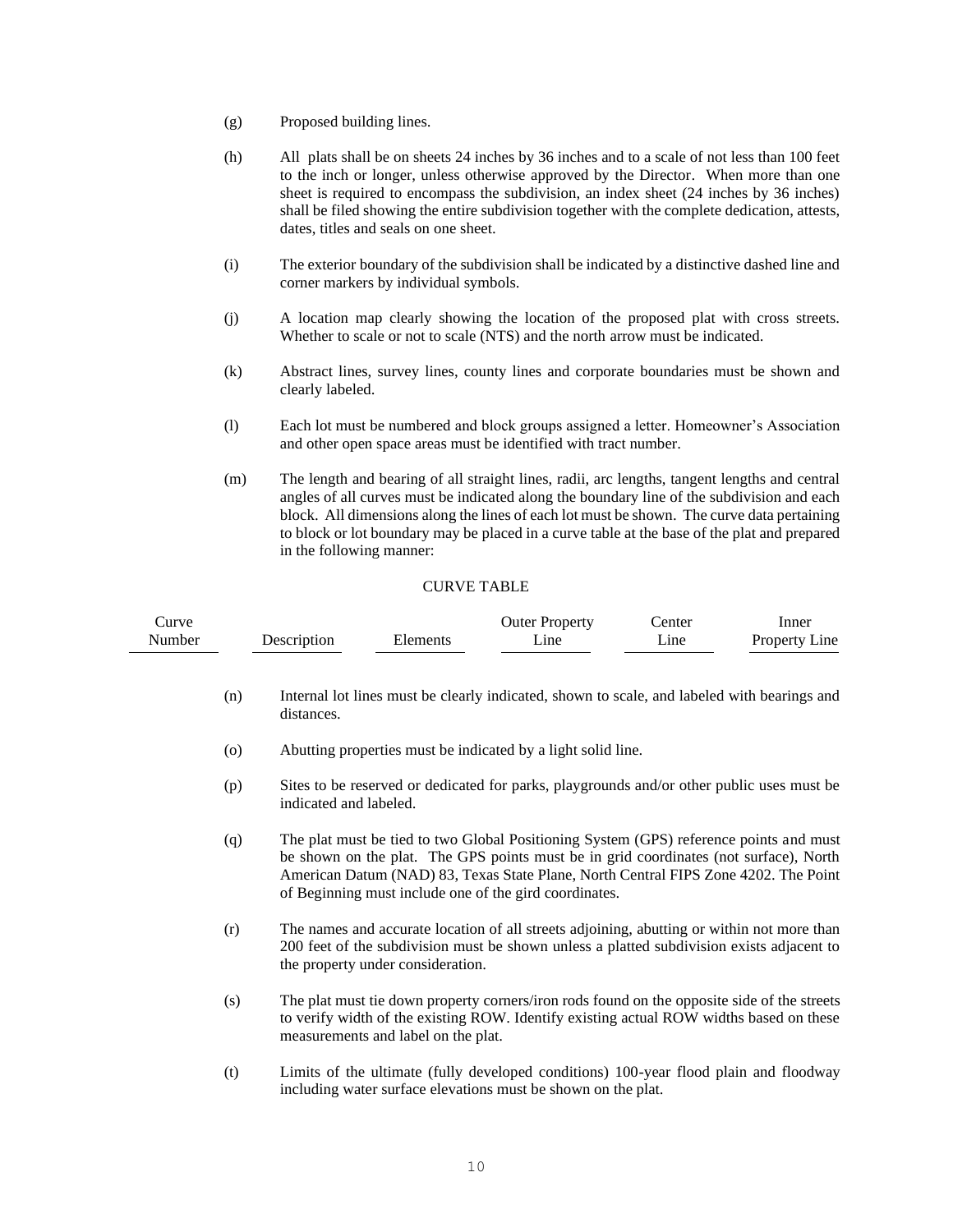- (u) The 100-year fully developed water surface elevation must be shown at upstream, downstream and 300-foot intervals along the creek on the plat. Reference for the source information for the 100-year fully developed water surface elevation must be noted on the plat.
- (v) All drainage pipe (greater than 15-inches in diameter), inlets and other drainage structures and facilities must be in a public drainage easement with maintenance governed by the terms of the drainage maintenance agreement on the plat. All drainage easements must be a minimum of 15-feet in width. Width may be different depending on size and depth of pipe. Reference the City's Engineering Design Manual for requirements.
- (w) Drainage Maintenance Agreement provided on the City of Mesquite Website must be placed on the plat.
- (x) Public water and sewer easements must be a minimum of 15-feet in width. Width may be different depending on the size and depth of pipe. Reference the City's Engineering Design Manual for requirements.
- (y) The location and dimension of any utility easement adjoining or abutting the subdivision or proposed within the subdivision must be shown. Required and proposed ingress/egress or access easements must be shown, clearly labeled and tied down, as appropriate.
- (z) The description and location of all survey monuments placed in the addition or subdivision must be shown. In all subdivisions and additions, corners must be established at the corner of each block in the subdivision consisting of an iron rod or pipe not less than ¾-inch in diameter and 24 inches deep flush with the top of the sidewalk. Lot corner monuments must be placed at all lot corners except corners which are also block corners, consisting of iron rods or pipes of a diameter of not less than ½-inch and 18 inches deep set flush with the top of the sidewalk. In addition, curve point markers must be established of the same specification as lot corners. All lot corners must be installed prior to filing of the plat.
- (aa) The plat must show a title including the name of the addition or subdivision, the name of the owner and engineer or surveyor, scale and location of subdivision with reference to original land grant or survey and abstract number and a north point with true and magnetic north.
- (bb) A certificate of ownership, giving a metes and bounds description of the property, dedication of all streets, alleys, easements, parkways and parks where dedicated to the City and dedication or reservation of all easements and drainage ways to the public use, signed and acknowledged before a Notary Public by the owner of the land, must appear on the face of the plat or index sheet of the plats where two or more sheets are required.
- (cc) The certificate of the Registered Professional Engineer or Registered Public Land Surveyor who surveyed, mapped and monumented the land, which certificates must be attested before a Notary Public, and placed on the face of the plat or on index sheets of the plats together with the seals of the engineer or surveyor and Notary Public. Printed seals and signatures are prohibited except for extra prints that the owner or Developer may need certified for other purposes. The certificates of the engineer or surveyor to be placed on the plat are provided on the City's Online Application Portal.
- (dd) A declaration of covenants and easements as provided on the City of Mesquite Website.
- (ee) The applicable City approval signature block form as provided on the City of Mesquite Website.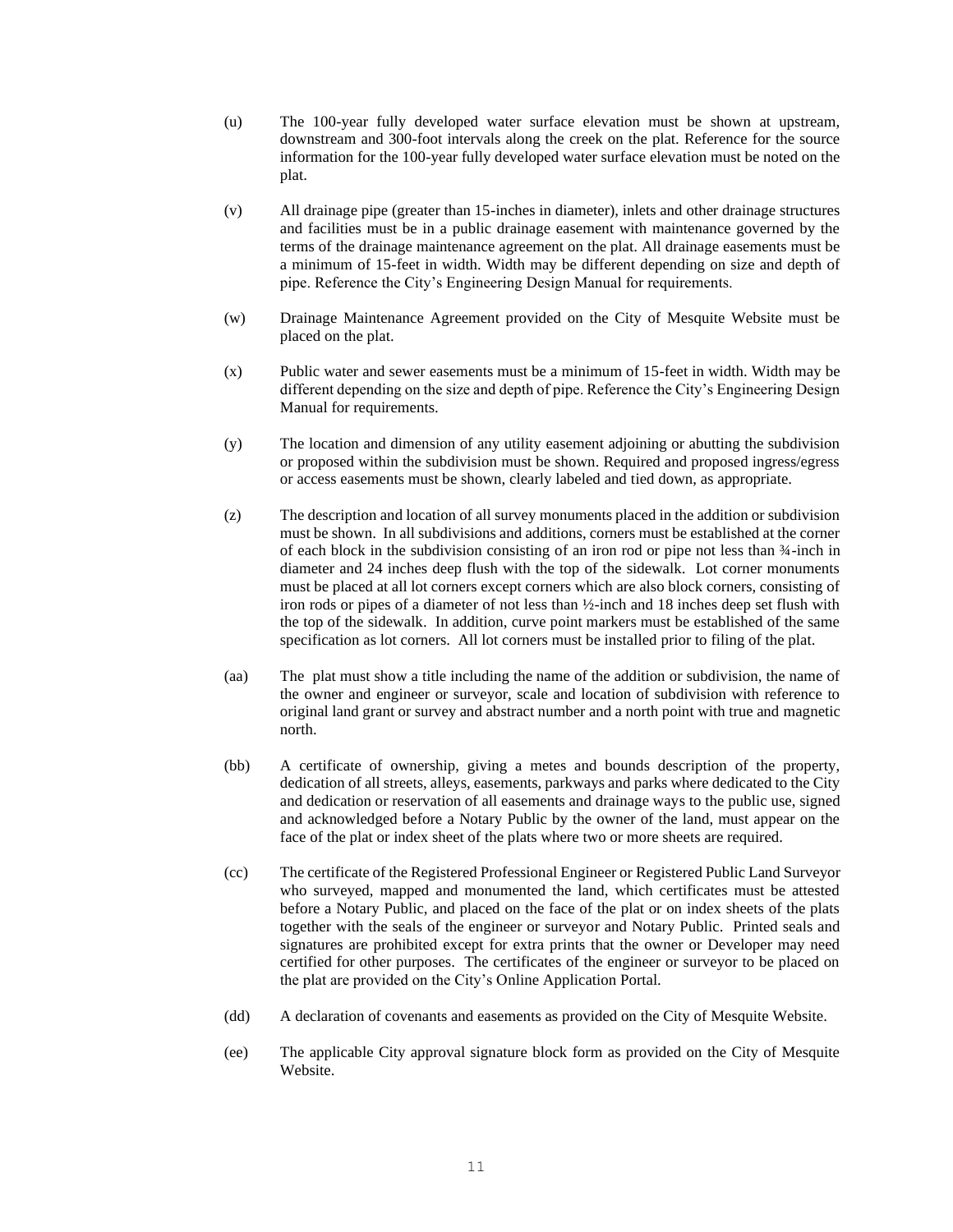- (2) *Submittal waivers pursuant to pre-application meetings.* At or following a pre-application meeting, the Director may waive certain submittal requirements, except for fees, in order to tailor the requirements to the information necessary to review a particular application. The Director may waive such requirements where the Director finds that the projected size, complexity, anticipated impacts, or other factors associated with the proposed development or subdivision clearly justify the waiver.
- (3) *Authorization and Payment Required.* 
	- (a) The City Council shall adopt, and amend from time-to-time, a fee schedule setting forth an assessment of fees to defray the cost of processing plat applications. The fee schedule for plat applications, as amended, is provided in Appendix D of the Mesquite City Code.
	- (b) If review of the application requires use of outside consultants, the City may require, in addition to the fees above, that the applicant pay all or a portion of the reasonable fees charged by private consultants retained by the City for the purposes of reviewing the application and advising City officials and agencies with respect thereto. The Director will notify the applicant prior to retaining a consultant.
	- (c) At the time of submittal, all applications shall include payment of the processing fee, as well as any review fees charged by agencies for which the City has agreed to collect.
- (4) *No required fees for City-initiated applications*. No fee shall be required for applications initiated by the City.

# **E. Complete application and staff review.**

- (1) *Complete application required before filing.* All application submissions must be complete prior to filing and any processing by the City of Mesquite. A complete application includes all of the submittal information identified at the pre-application meeting and any items or exhibits requested by the Director that are consistent with the standards and requirements of this ordinance. A complete application is also accompanied by the applicable fee.
	- (a) *Official submission.* All applications for plats shall be officially submitted when entered on the City's Online Application Portal before 3 p.m. on a business day during normal office hours. Applications entered on or after 3 p.m. on a business day or on weekends or holidays shall not be considered submitted until the next business day following the date the information was entered. Applications generally made to other departments, such as Public Works, must be submitted as part of the plat application if required in connection with plat approval. If staff assistance is needed to submit an application, contact the Planning and Zoning Office.
	- (b) *Long form application.* All plats shall be processed as a long form plat under the long form procedures unless it is determined at the pre-application meeting that the plat is eligible for one of the optional alternate procedures.
	- (c) *Incomplete applications.* An incomplete application shall be denied. The City's acceptance of an application submission for completeness review does not bind the City to accept an incomplete application for filing or processing.
		- *Completeness determination; notice.* Staff shall determine whether an application  $1.$ is complete no later than 10 calendar days after the official submission of the application. Staff shall make their determination of a complete or incomplete application in writing. An e-mail to the applicant or comment in the City's online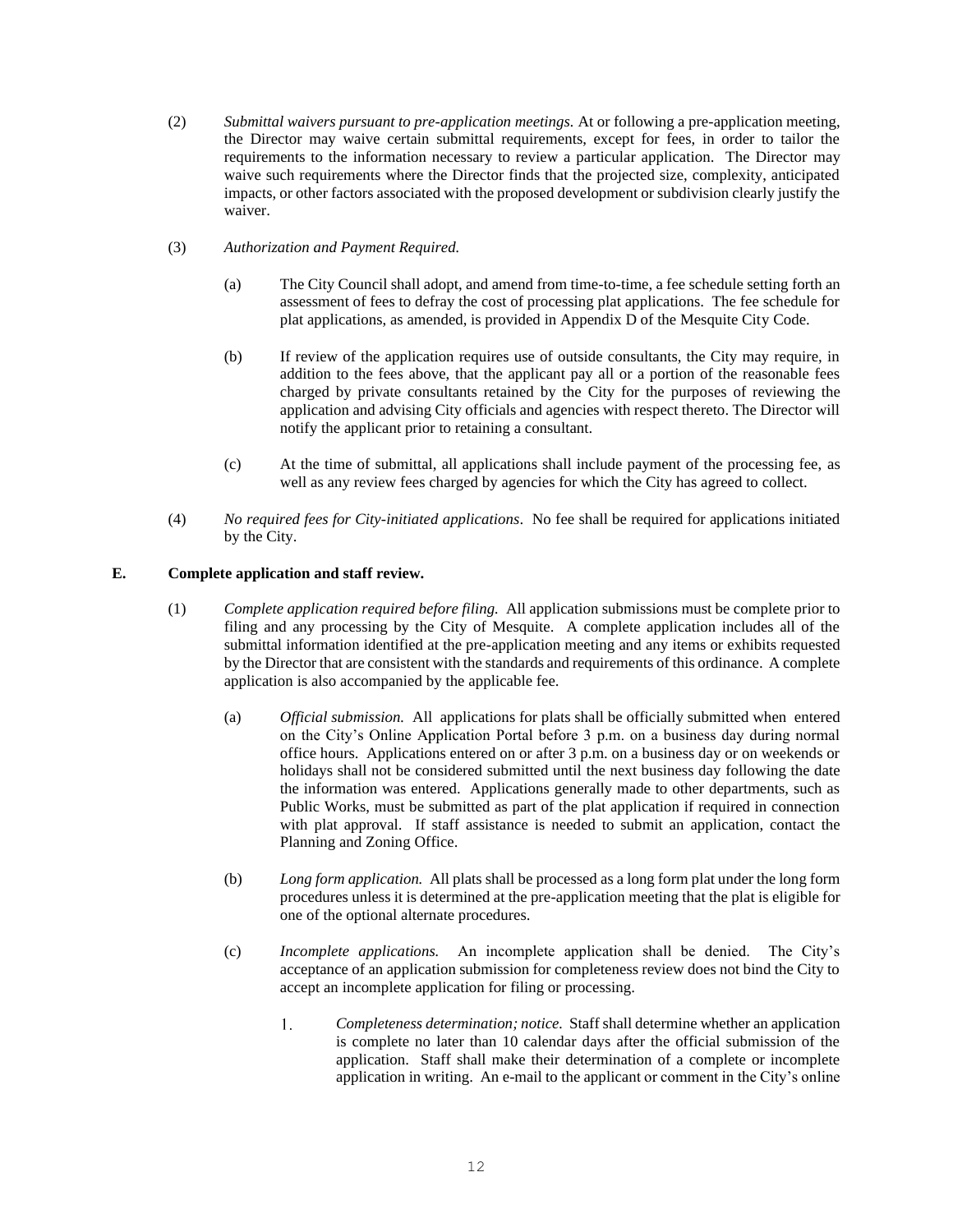project tracking system shall be considered a determination in writing. Notice occurs upon dispatch or publication, not upon receipt.

A determination that a submission is incomplete shall identify the documents, studies, or other information needed to make the application complete. The determination shall also specify the date on which the application will expire, as calculated in Paragraph 2 of this subsection below, if the applicant does not supply the identified information to make the application complete.

If it is determined that a submission is complete, the Director shall provide notice of acceptance and the date of filing for scheduling and plat review purposes.

- 2. *Expiration of application.* An incomplete application that has not been revised to meet the completeness requirements shall be considered expired on the 45th day after the original submission of the application. The City may retain the application fee paid. Following an expired application, any additional or further requests by the applicant must be accompanied by a new application and fee.
- (d) *Application deemed complete.* An application shall be deemed complete on the eleventh calendar day after the official submission if the applicant has not been notified of an incomplete application on or before that date. If the Director fails to identify an application as deemed complete where these regulations require that determination, the applicant may appeal to the Commission with a request to deem the application complete for the purposes of filing, review and scheduling.
- (2) *Vested rights.* No vested rights accrue from the submission of an application that has expired pursuant to this section.
- (3) *Withdrawal of application by applicant.* An applicant shall have the right to withdraw an application, without prejudice, at any time prior to action on the application at a public hearing or meeting. The applicant shall submit a written withdrawal request to the Director, and after withdrawal, the City will not take further action on the application. The application shall be considered terminated and no rights shall vest based on the application. To re-initiate review, the applicant may resubmit the application which shall in all respects it shall be treated as a new application for purposes of review, scheduling, and payment of application fees. Withdrawal of an application from a public hearing is at the Commission's discretion.
- (4) *Staff review.* 
	- (a) *Review by other departments and divisions.*
		- 1. In addition to internal review, staff may distribute the complete application to other City departments and divisions and to any other appropriate governmental or quasi-governmental agencies and bodies to solicit comments and ensure that the proposal complies with all applicable standards, requirements, and review criteria. The applicant shall be responsible for submitting any additional information or revised plans required by staff or the referral agencies in a timely manner if required for compliance review. As applicable, the review and decisionmaking bodies shall consider the services and facilities provided by the referral agencies as a factor in approval of the application. The criteria for evaluating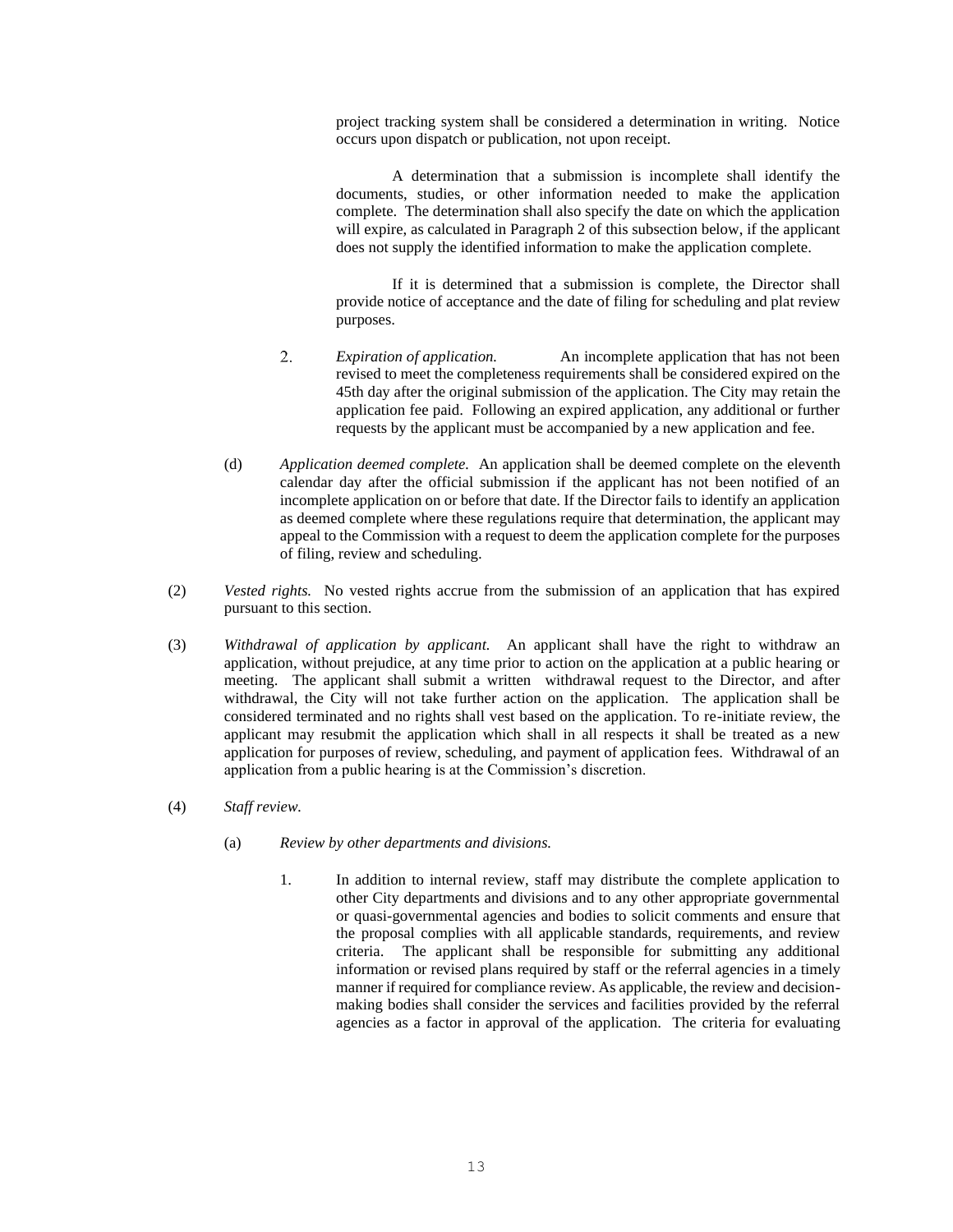sufficiency of the services that must be satisfied for the approval of the application shall be provided to the Commission as a part of any referral response.

- 2. Referral agencies shall comment in writing after receiving a complete application. The failure of any agency to respond shall be considered "no comment" on the application by that agency. As applicable, referring agencies will provide the Commission with a summary of any capacity evaluation study that assesses the availability of city-provided facilities or services to the proposed development. The summary will include an explanation of the agency's assumptions regarding available capacity.
- (b) *Subsequent requests for information.* Staff and referral agencies shall use best efforts to identify all major issues and to request additional information, data, or reports from the applicant, during the review period described above. This provision shall not be interpreted to preclude staff or referral agencies from requesting revisions or corrections to previously submitted materials if such materials are subsequently found to be inaccurate, incomplete, or if subsequent plan revisions do not comply with applicable requirements.
- (c) *Preparation of staff report and recommendation.* Staff shall prepare a written report summarizing the review process. The report shall include discussion of the relevant issues pertaining to the compliance of the application with the standards of this ordinance. The staff report shall:
	- 1. Incorporate the relevant responses and comments from reviewing departments and agencies;
	- 2. Provide a recommendation for application approval, conditional approval or disapproval;
	- 3. If the recommendation is for conditional approval or disapproval, identify the reasons for conditional approval or disapproval, including the legal basis, and conditions that eliminate any areas of noncompliance; and
	- 4. Provide any other information deemed appropriate.
- (d) *Distribution of staff report.* Staff shall send copies of the staff report to the applicant, the relevant review or decision-making authority, and the City Attorney as appropriate. The staff report shall also be made available, upon request, to adjacent property owners or any member of the public.

#### **F. Public notice requirements.**

Applications for development approval shall comply with the Texas Statutes and the provisions of this chapter with regard to public notification.

- (1) *General notice requirements; timing of the notice.* Unless otherwise provided, notice for all public hearings shall be given pursuant to this section. Different notice requirements may apply, including written (mailed), published or posted as further described in this section.
	- (a) For all plats, agenda notice shall be posted on a bulletin board accessible to the public and published on the City of Mesquite Website a minimum of 72 hours prior to a meeting.
	- (b) For residential replats, as identified in Section N of this Article, notice shall be provided in accordance with this section, including written notice and published notice.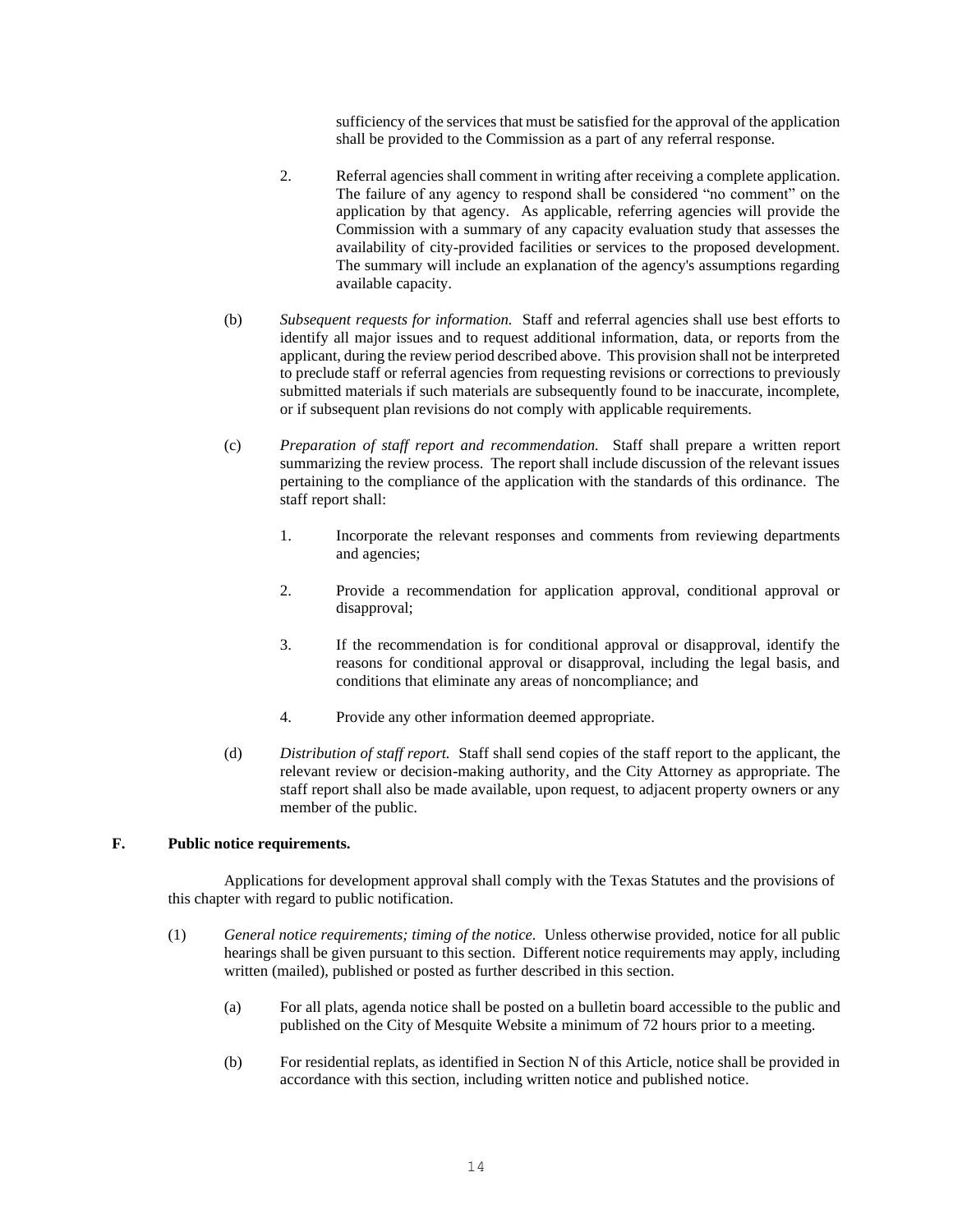- (2) *Content.* Notices, whether by publication or mail (written notice), shall, at a minimum:
	- (a) Identify the address or location of the property subject to the application and the name of the applicant or the applicant's agent;
	- (b) Specify the date, time, and place of the public hearing;
	- (c) Describe the purpose of the application or proposal;
	- (d) Notify the public where to view the application; and
	- (e) If applicable, include a statement that the public may appear at the public hearing to be heard.
- (3) *Published notice.* When published notice is required, the City shall be responsible for preparing the content of the notice and publishing the notice in the official newspaper of the City or a newspaper of general circulation in the county where the City is located. Published notice shall be provided before the 15th day before the date of the hearing.
- (4) *Written (mailed) notice.* Written notice shall be provided as follows:
	- (a) For all residential replats, variances and exceptions, the owner of the property for which the approval is sought, the owners in the original subdivision, and all property owners within 200 feet of the subject property, shall be notified of the public hearing by mail. These notices shall be postmarked no later than 15 days prior to the meeting at which the item will be considered.
	- (b) Mailed notice to property owners under Subsection (a) shall be required only for the initial presentation of the proposed development at a public hearing. Additional mailed notice in the case of a continuance to a specified date shall not be required unless otherwise directed by the City.
	- (c) The applicant shall be responsible for paying any additional fees for the purposes of renotifying adjacent property owners if the hearing is deferred or continued at the applicant's request. If an item scheduled for initial presentation at a public hearing is withdrawn by the applicant without having been presented, then the applicant shall pay any additional fees for the purposes of re-notifying adjacent property owners of the future meeting at which the item will be considered.

#### (5) *Minor defects in notice.*

(a) Minor defects in any notice shall not impair the notice or invalidate proceedings pursuant to the notice if a bona fide attempt has been made to comply with applicable notice requirements. Minor defects in notice shall be limited to errors in a legal description,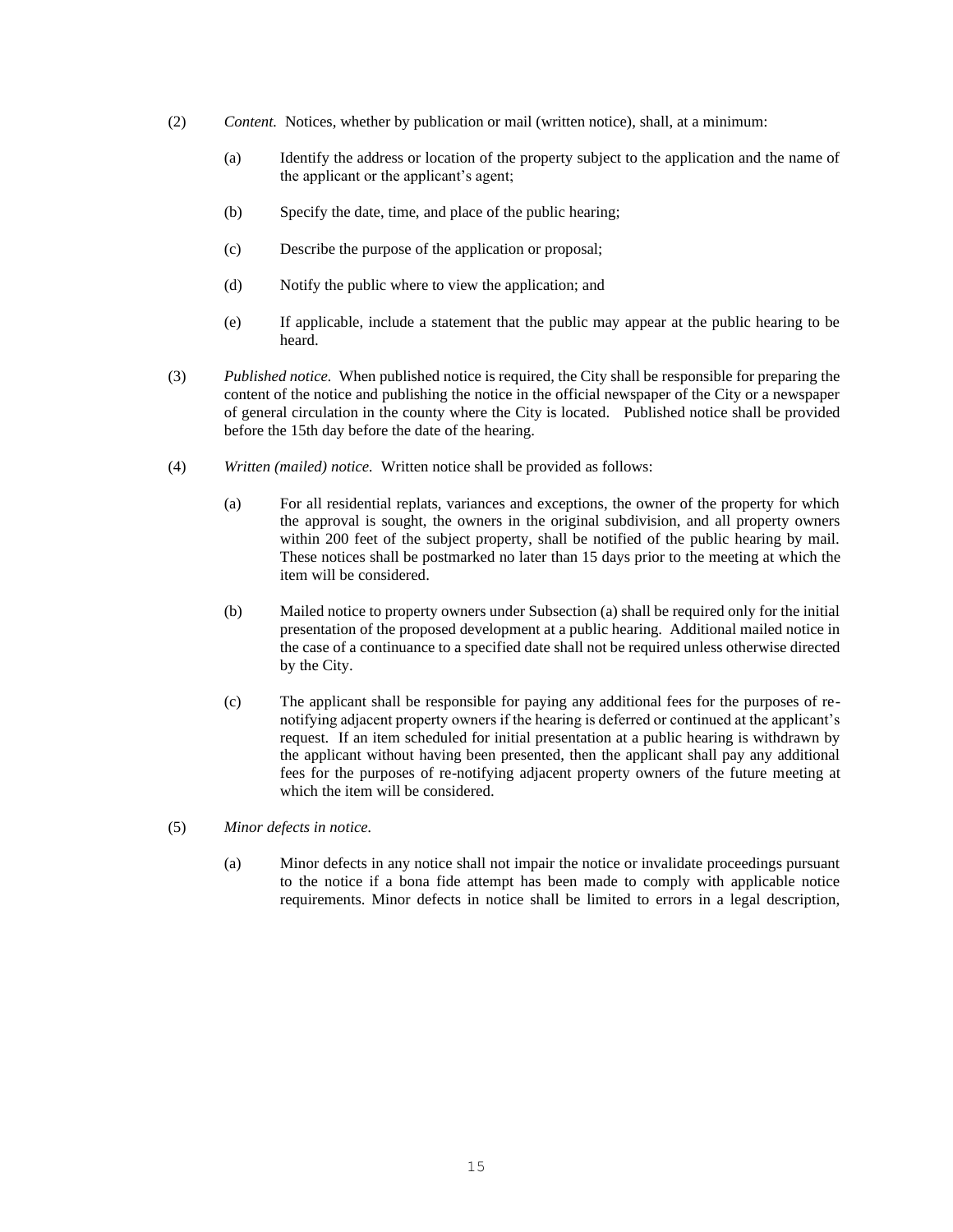typographical or grammatical errors, or errors of actual acreage that do not impede communication of the notice to affected parties.

- (b) Failure of a party to receive written notice shall not invalidate subsequent action.
- (c) In all cases, however, the requirements for the timing of the notice and for specifying the time, date, and place of a hearing shall be strictly construed.
- (d) If questions arise regarding the adequacy of notice, the Director shall provide a formal finding as to whether there was substantial compliance with the notice requirements of this ordinance to the Commission prior to final action on the request.
- (6) *Presumption of notice.* When the records of the City document the publication, mailing, and posting of notices as required by this section, it shall be presumed that notice of a public hearing was given as required by this section.

#### **G. Staff recommendations.**

- (1) *Staff recommendations.*
	- (a) The Director shall evaluate the application, referral comments and staff report and make a recommendation to approve with or without conditions, or disapprove the application.
	- (b) Staff's recommendation shall be based on the evidence presented and compliance with the applicable standards and review criteria provided in this ordinance.
- (2) *Review and action by decision-making authority.* In taking action, the proper decision-making authority (Director or Commission) shall evaluate the application, referral comments, staff and other reports, public testimony, if any, and staff's recommendation. All final decision actions shall be based on the application or appeal's compliance with the standards and review criteria provided in this ordinance and other applicable laws.

# **H. Action by Planning and Zoning Commission on plat application.**

- (1) *Action on application.* The Commission shall approve, approve with conditions or disapprove a plat within 30 days after the date the application is filed. If an application is approved with conditions or disapproved, the Commission shall include in its motion or decision a reference to the specific conditions of approval or reasons for disapproval. Upon approval with conditions or disapproval, no later than the end of the next business day after the date of the decision, staff shall provide the conditions to approval or reasons for disapproval to the applicant in a written statement by email or on the City's Online Application Portal, identifying the specific conditions to approval or reasons for disapproval and the law serving as the basis for the condition or disapproval.
- (2) *Approval with conditions.* The Commission shall only approve a plat subject to conditions if the remaining requirements are limited to installation of public improvements by the applicant and approval of the public improvements by the City.
- (3) *Response by applicant.*
	- (a) The applicant may apply to the City with a response to conditional approval or disapproval by filing a response review application on the City's Online Application Portal that satisfies a condition or remedies a reason for disapproval.
	- (b) The application shall include the response letter, the revised plat, the response review fee, and any additional submittal requirements applicable.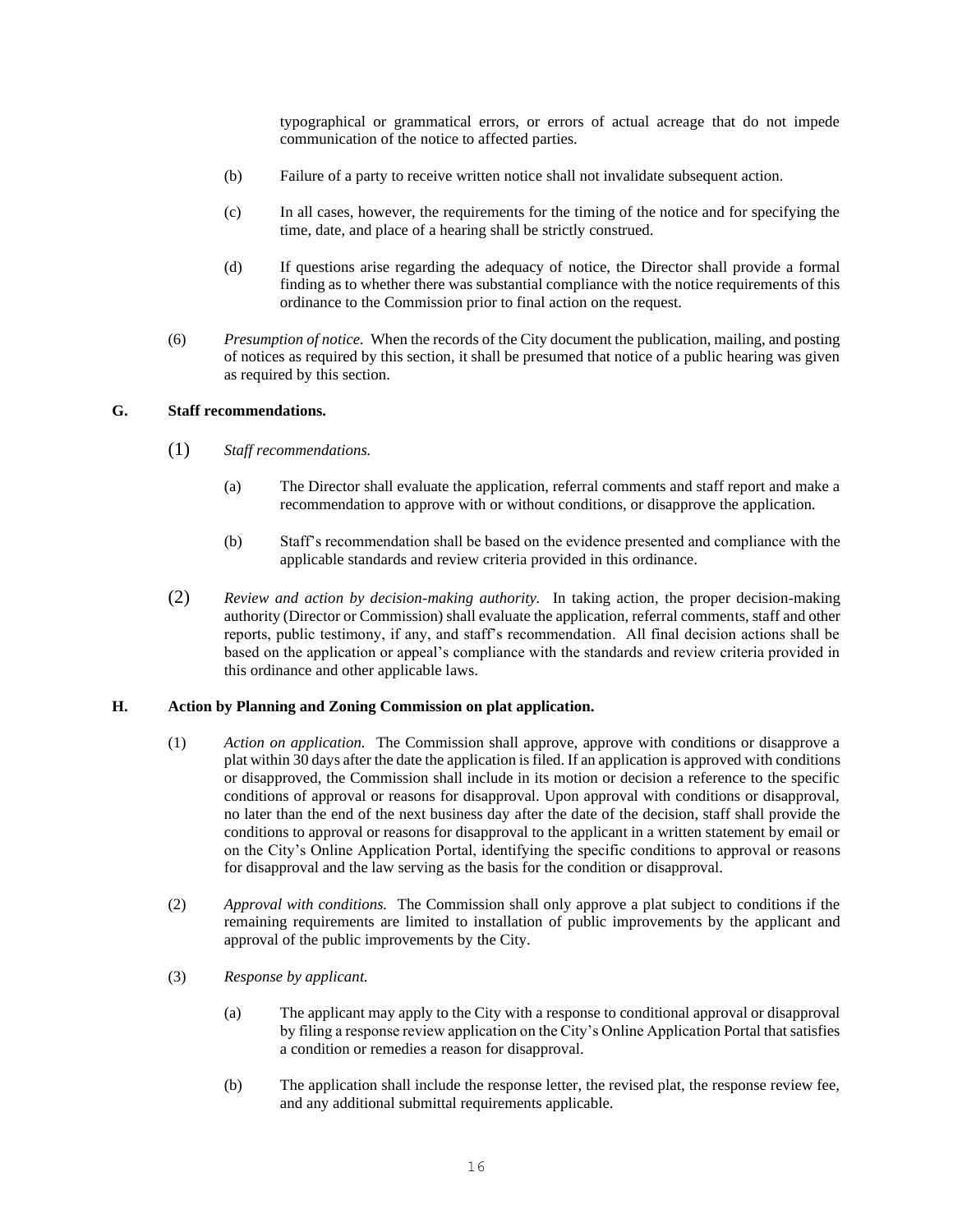- (4) *Action on response review application.*
	- (a) The application shall be scheduled for the Commission's consideration. The Commission shall approve or disapprove a response to conditional approval or disapproval within 15 days after the date a complete application, including the response review fee, is filed. If an application for response review is disapproved, the Commission shall follow the same procedure required for conditional approval or disapproval in Paragraph (1) above.
	- (b) For an application to the Director for response review of a qualifying plat approved with conditions, the Director shall approve or disapprove the application within 14 days after the date a complete application is filed.
- (5) *Consequence of action on response review application.* A plat shall be approved upon approval of all conditions to approval or responses to all reasons for disapproval. Disapproval of any condition to approval or response to a reason for disapproval constitutes continuing disapproval of the plat application.

# **I. Action by the Director on alternate plat application.**

- (1) *Action on application.* The Director shall approve, approve with conditions or disapprove a plat within 29 days after the date the application is filed. If an application is approved with conditions or disapproved, the Director shall provide the conditions to approval or reasons for disapproval to the applicant in a written statement by email or on the City's Online Application Portal, identifying specific conditions to approval or the reasons for disapproval and the law serving as the basis for the condition or disapproval.
- (2) *Response by applicant.* 
	- (a) The applicant may apply to the City with a response to conditional approval or disapproval by filing a response review application on the City's Online Application Portal.
	- (b) The application shall include the response letter, the revised plat, the response review fee, and any additional submittal requirements applicable.
- (3) *Action on response review application.* The Director shall approve or disapprove a response review application within 14 days after the date a complete application is filed. If an application for response review is disapproved, the Director shall follow the same procedure required for disapproval in Subsection (1) above.
- (4) *Consequence of action on response review application.* A plat shall be approved upon approval of all conditions to approval or responses to all reasons for disapproval. Disapproval of any conditional approval or response to a reason for disapproval constitutes continuing disapproval of the plat application.

# **J. Extensions and waivers.**

- (1) *Extensions.* An applicant may request an extension of the 30-day action deadline for action by the Commission by providing a written request on the City's Online Application Portal. The extension request shall provide the extension time requested not to exceed 30 days.
- (2) *Waivers.* An applicant may request a waiver of any deadline provided in this Article by providing a written request to the Director on the City's Online Application Portal. The Director shall provide a written response to the waiver request which shall provide the new deadline, if any, requested by the applicant.

# **K. Appeals to the Planning and Zoning Commission.**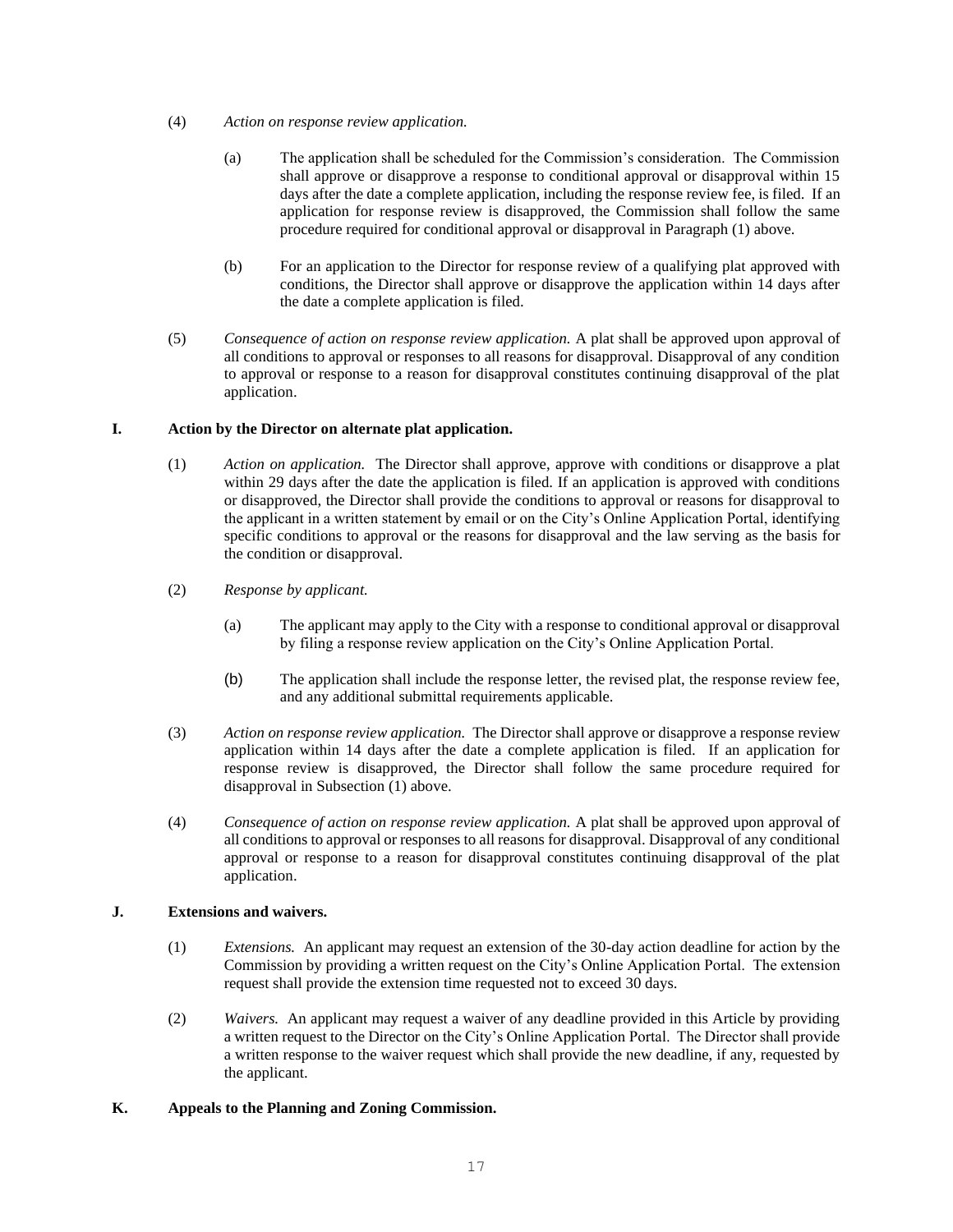As identified in the specific provisions, some decisions of the Director or other departments under this Article may be appealed to the Commission by filing a written notice of appeal with the Director within 10 calendar days after the rendering of the decision. Upon filing of a written notice of appeal, the matter shall be placed on the agenda of the next regularly scheduled meeting of the Commission no later than 15 calendar days after the notice of appeal was filed. For purposes of this Section, a decision includes a failure to act.

# **L. Applicability.**

- (1) *General.* The procedures of this section shall apply to all subdivisions or resubdivisions that result in portioning, dividing, combining, or altering of any lot, parcel, or tract of land. A plat under this section includes a replat.
- (2) *Prerequisite to other approvals.* Except as otherwise provided in this section, no building permit may be issued for any building, structure, or improvement located within a subdivision, and no plat for a subdivision may be recorded with the county until:
	- (a) A plat for subdivision has been approved;
	- (b) All required dedications of land have been accepted by the City; and
	- (c) All required improvements have been provided for in accordance with all applicable procedures and requirements.
- (3) *City services prior to approval/recording.* The City shall not accept or maintain any street, and shall not extend or connect any street lighting, water service, or sanitary sewer service to any subdivision of land until a plat for the subdivision has been approved and recorded with the county in accordance with the requirements set forth in this Article.
- (4) *Exceptions to platting.* A plat is not required to obtain a permit for the following:
	- (a) Commercial interior finish-outs when no site plan is required.
	- (b) Residential accessory structures.

#### **M. Subdivision: long form plat or replat.**

- (1) *Generally.* The long form regulations contained in this section apply to all plats unless the plat qualifies for an optional alternate procedure and the applicant elects that procedure.
- (2) *Procedures.*
	- (a) *Self-survey and pre-application meeting.* An applicant for long form plat or replat approval shall complete a self-survey and attend a pre-application meeting. The schedule for preapplication meetings is available from the City.
	- (b) *Application submission, contents and fees.* An applicant shall submit an application in compliance with this Article.
	- (c) *Completeness review*. All applicants are required to submit complete applications in compliance with this Article.
	- (d) *Public notice requirements.* Notice by publication or mail is not required for a long form plat or replat application unless it is a residential replat as described in Subsection N of this Article.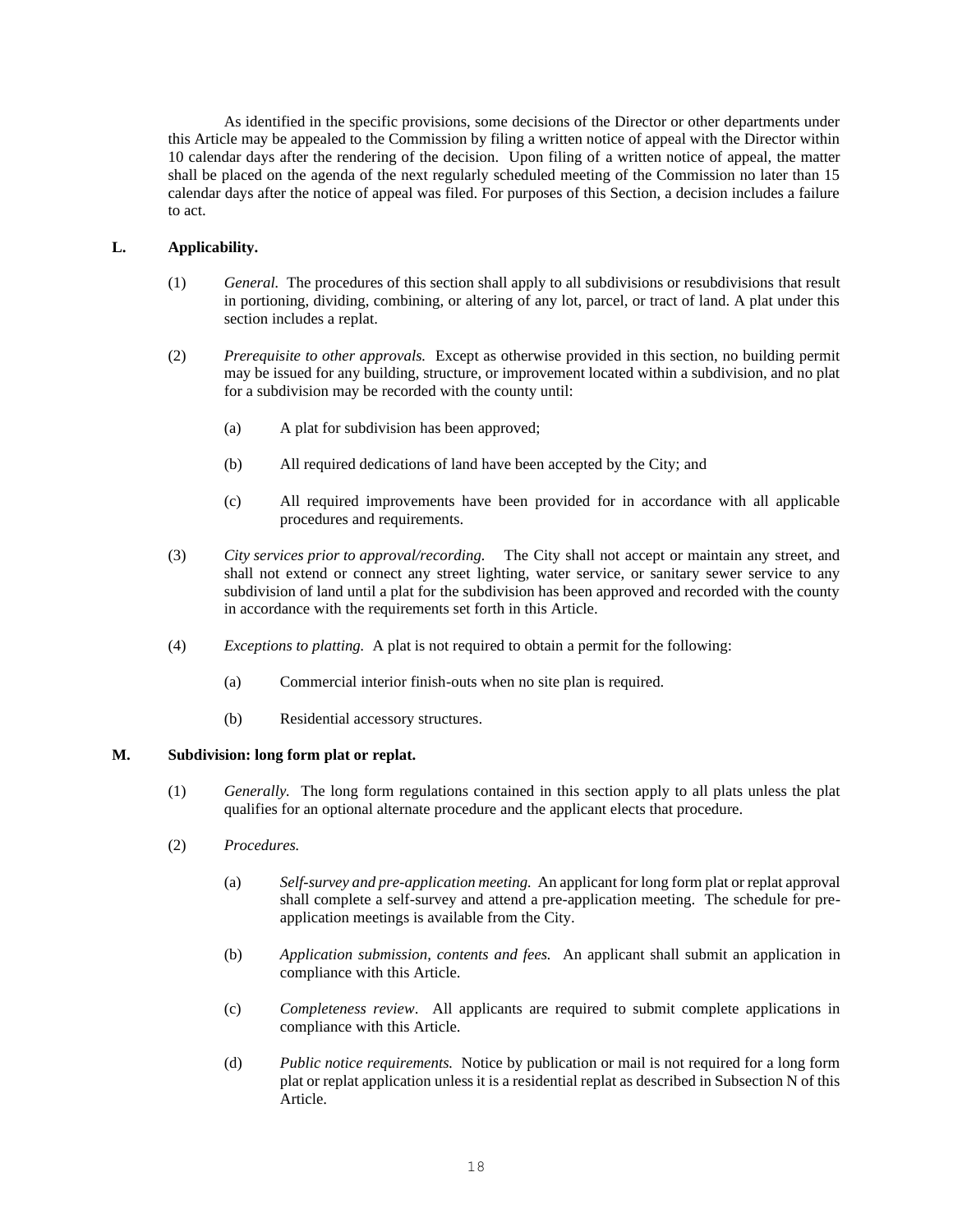- (e) *Action by the Planning and Zoning Commission.* A long form plat or replat application is reviewed and decided-upon by the Commission.
- (f) *Review criteria.* The Commission shall not approve a long form plat or replat unless it meets all of the following criteria that apply to the application.
	- 1. The proposed development conforms with all requirements of this ordinance and other related City ordinances;
	- 2. The proposed development conforms with the City of Mesquite Comprehensive Plan and any other applicable plan documents;
	- 3. The proposed development is in compliance with applicable zoning regulations;
	- 4. The proposed development meets all the requirements or conditions of any applicable, related development approvals (such as Regulating Plan or PD);
	- 5. The proposed development conforms with the latest adopted master thoroughfare plan and related street standards;
	- 6. The proposed development conforms with city and/or county regulations for the safe and adequate provision of water supply and sanitary waste collection and disposal;
	- 7. The proposed development conforms with adopted federal, state, county, and city storm water management regulations;
	- 8. The proposed development conforms to the requirements of the Engineering Design Manual;
	- 9. Required public improvements have been constructed and approved by the City; and
	- 10. A dedication instrument is complete and signed.

#### **N. Subdivision: additional requirements applicable to replats.**

- (1) *Generally.* A replat is a redesign of all or a part of a recorded plat or subdivision of land that substantially changes the elements of the plat. A replat supersedes a previously approved plat for the same land.
- (2) *Replat without vacating plat.* A replat of a subdivision or part of a subdivision may be recorded and is controlling over the preceding plat without vacation of that plat if the replat:
	- (a) Is signed and acknowledged by all the owners of the property being replatted; and
	- (b) Does not attempt to amend or remove any covenants or restrictions.
- (3) *Residential replats.*
	- (a) In addition to other requirements, a replat constitutes a residential replat and must conform to the public notice requirements of this Article for residential replats if any of the area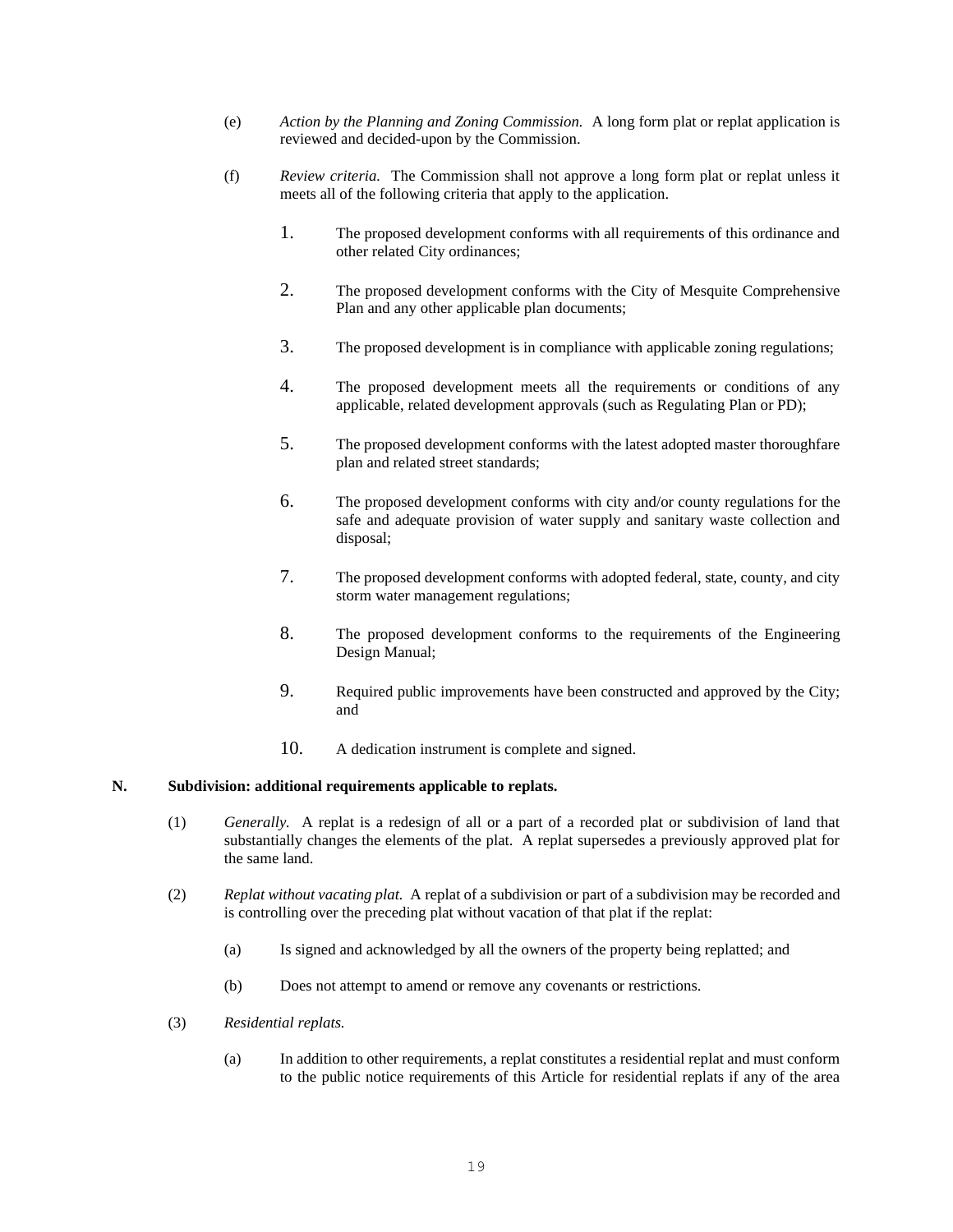proposed for replatting was limited to residential use for not more than two residential units per lot or any lot was deed restricted for same within the preceding five years.

- (b) If the proposed residential replat requires a variance and is protested in accordance with this subparagraph, the proposed replat must receive, in order to be approved, the affirmative vote of at least three-fourths of all members of the Commission. For a legal protest, written instruments signed by the owners of at least 20 percent of the area of the lots or land immediately adjoining the area covered by the proposed replat and extending 200 feet from that area, but within the original subdivision, must be filed with the City prior to the close of the public hearing. In computing the percentage of land area, the area of streets and alleys shall be included.
- (c) Compliance with Subparagraphs (a) and (b) above is not required for approval of a replat of part of a preceding plat if the area to be replatted was designated or reserved for other than single-family or duplex-family residential use by notation on the last legally recorded plat or in the legally recorded restrictions applicable to the plat.

# **O. Subdivision: vacating plat.**

- (1) *Generally.* This section applies to all plat vacations. The owners of a tract covered by a plat may vacate the plat before any lot is sold or, if lots have been sold, the plat, or any part, may be vacated on the application of all owners of lots in the plat with approval obtained as prescribed for the original plat.
- (2) *Procedures.*
	- (a) *Self-survey and pre-application meeting.* An applicant for vacating plat approval shall complete a self-survey and attend a pre-application meeting. The schedule for preapplication meetings is available from the City.
	- (b) *Application submission, contents and fees.* An applicant shall submit an application in compliance with this Article.
	- (c) *Completeness review*. All applicants are required to submit complete applications in compliance with this Article.
	- (d) *Public notice requirements.* Notice by publication or mail is not required for a vacating plat.
	- (e) *Action by the Planning and Zoning Commission.* A vacating plat application is reviewed and decided-upon by the Commission.
	- (f) *Review criteria.* The Commission shall not approve vacating plat unless it meets all requirements of this ordinance and other related City ordinances that apply to the application.
- (3) *Prior dedication of rights-of-way or easements.* If right-of-way or easements were dedicated by the plat subject to the vacation, the following procedures shall be used:
	- (a) *No public improvements constructed*. If no public improvements by the City or franchise utility companies have been constructed within the right-of-way and/or easements, the Commission may proceed to take action on the plat vacation request.
	- (b) *Public improvements constructed.* If public improvements by the City or franchise utilities companies do exist within the right-of-way or easements dedicated by the plat, the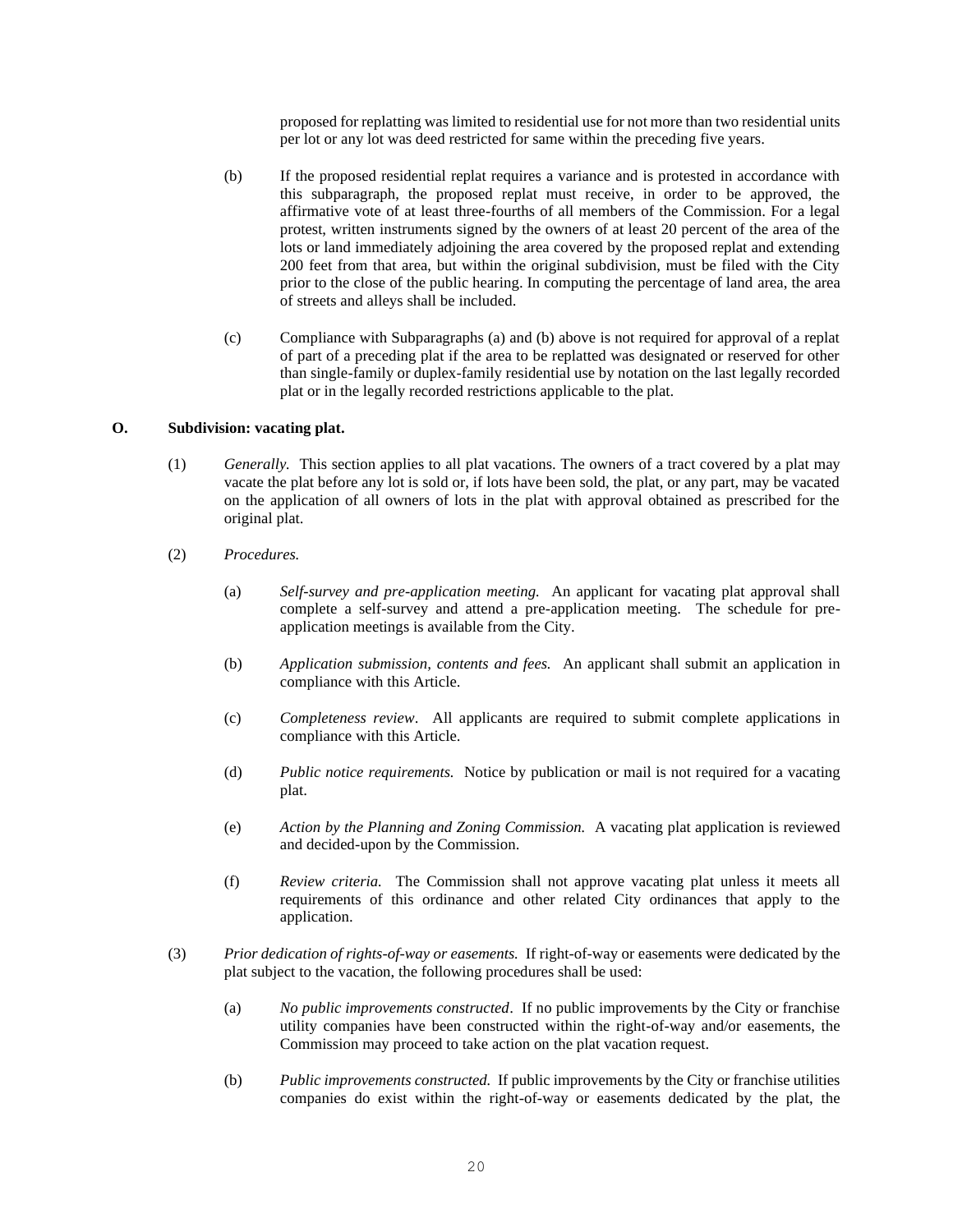Commission shall have no authority to approve the vacation request until formal abandonments have been approved by City Council and franchise utilities in accordance with the Mesquite City Code.

#### **P. Subdivision: optional alternate procedure for short form plat.**

- (1) *Generally.* 
	- (a) Short form plat approval allows a simplified procedure for the subdivision of property that: is based primarily on the creation of a limited number of lots; is designed to work with the layout of surrounding properties; and does not require the installation of public infrastructure.
	- (b) A short form plat may be submitted for a proposed development that meets the following criteria:
		- 1. The application does not involve a residential replat under the provisions of Section N of this Article.
		- 2. The plat is approved in the pre-application meeting as capable of review and final decision within the time requirements applicable to action by the Director.
		- 3. The plat is a minor plat or replat involving four or fewer lots fronting on an existing street and not requiring the creation of any new street or the extension of municipal facilities.
- (2) *Procedures.*
	- (a) *Self-survey and pre-application meeting.* An applicant for short form plat shall complete a self-survey and attend a pre-application meeting. The schedule for pre-application meetings is available from the City.
	- (b) *Application submission, contents and fees.* An applicant shall submit an application in compliance with this Article.
	- (c) *Completeness review and staff recommendation.* All applicants are required to submit complete applications in compliance with this Article.
	- (d) *Public notice requirements.* Notice by publication or mail is not required for a short form plat application.
	- (e) *Action by Director.* A short form plat application is reviewed and decided upon by the Director.
	- (f) *Review criteria*. The Director shall not approve a short form plat unless it meets the following criteria: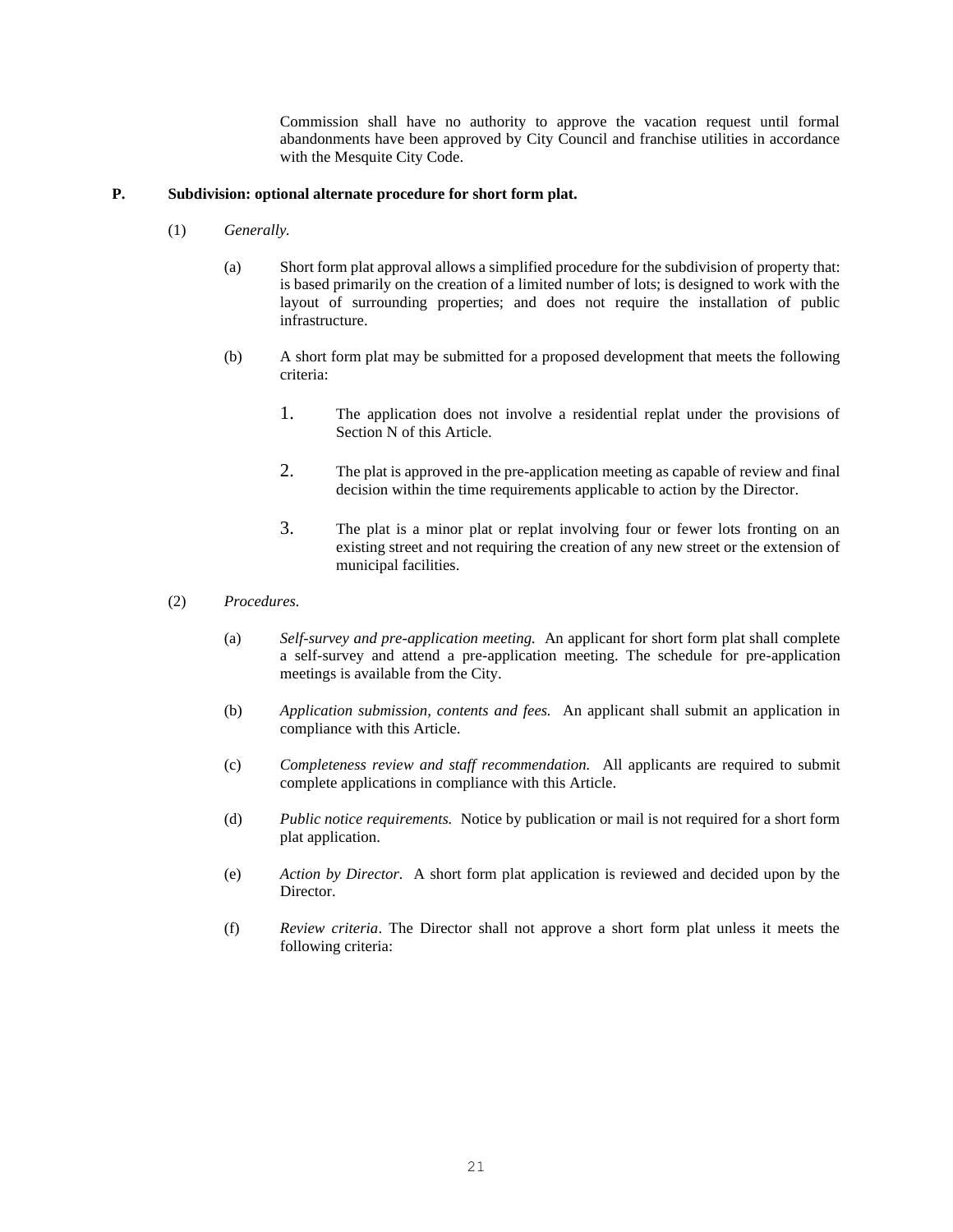- 1. The proposed development must conform with all requirements of this ordinance and other related City ordinances that apply to the application;
- 2. The proposed development must comply with applicable zoning regulations; and
- 3. The proposed development must meet all the requirements or conditions of any applicable, related development approvals (such as Regulating Plan or PD).
- (g) *Appeals.* Appeal from the Director's decision may be made to the Commission in accordance with the appeal procedures in this Article.
- (h) *Waiver request.* The Director is authorized to approve requests for waiver of required sidewalks in conjunction with short form plat review provided that a sidewalk shall be required unless a connection need (either planned or existing) is clearly shown not to exist.

#### **Q. Subdivision: optional alternate procedure for amending plat.**

- (1) *Generally.* An application may not be considered for the optional alternate procedure for an amending plat unless the plat is signed by the applicants only and is solely for one or more of the following purposes:
	- (a) To correct error in course or distance;
	- (b) To add any course or distance that was omitted;
	- (c) To correct an error in the description of the real property;
	- (d) To indicate monuments set after death, disability, or retirement from practice of the engineer or surveyor charged with responsibility for setting monuments;
	- (e) To show the location or character of any monument that has been changed or was incorrectly shown;
	- (f) To correct any other type of clerical error or omission including lot numbers, acreage, street names, and identification of adjacent recorded plats;
	- (g) To correct an error in courses and distances of lot lines between two adjacent lots where both lot owners join in the proposed amending plat, neither lot is abolished, the amendment does not attempt to remove recorded covenants or restrictions, and the amendment does not have a material adverse effect on the property rights of the other owners in the plat;
	- (h) To relocate a lot line in order to cure an inadvertent encroachment of a building or other improvement on a lot line or on an easement;
	- (i) To relocate one or more lot lines between one or more adjacent lots where all owners join in the application for the amending plat, provided that the amending plat does not attempt to remove recorded restrictions or covenants and the amendment does not increase the number of lots;
	- (j) To make necessary changes to the preceding plat to create six or fewer lots in the subdivision or a part of the subdivision covered by the preceding plat if zoning and other regulations are not affected, covenants or restrictions are not removed, and the area is within a residential improvement area; or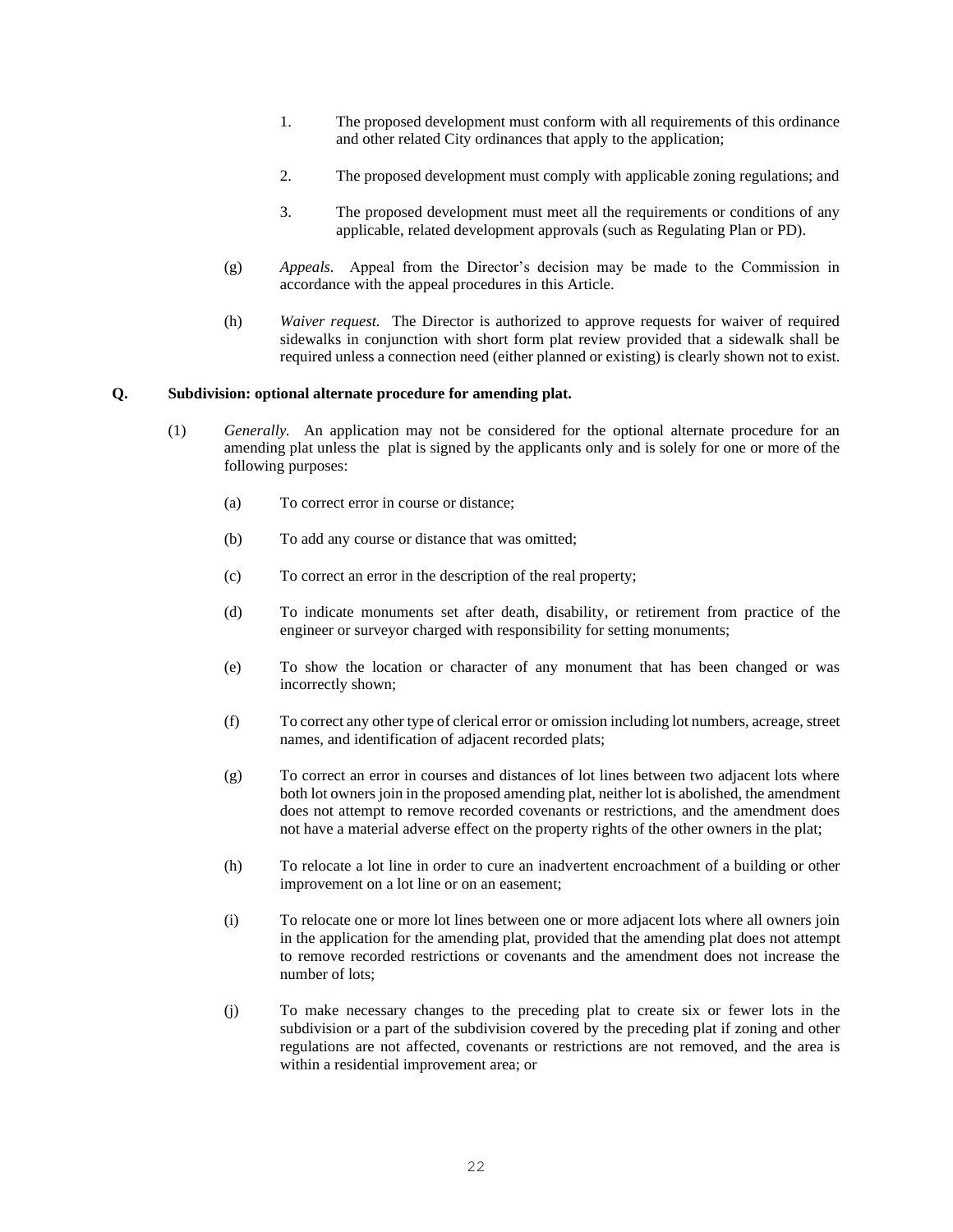- (k) To replat one or more lots fronting on an existing street if the owners of all those lots join in the application, the amendment does not attempt to remove recorded covenants or restrictions; the amendment does not increase the number of lots, and the amendment does not create or require the creation of a new street or make necessary the extension of municipal facilities.
- (2) *Procedures.* 
	- (a) *Self-survey and pre-application meeting.* An applicant for an amending plat shall complete a self-survey and attend a pre-application meeting. The schedule for pre-application meetings is available from the City.
	- (b) *Application submission, contents and fees.* An applicant shall submit an application in compliance with this Article.
	- (c) *Completeness review.* All applicants are required to submit complete applications in compliance with this Article.
	- (d) *Public notice requirements.* Notice by publication or mail is not required for an amending plat.
	- (e) *Action by Director.*A short form plat application is reviewed and decided upon by the Director.
	- (f) *Review criteria.* The Director shall not approve an amending plat unless it meets all of the requirements of this ordinance and other related City ordinances that apply to the application.
	- (g) *Notation of intent required.* The following certification shall be shown on all amending plats: "This plat does not increase the number of lots in the previously recorded subdivision nor attempt to alter or remove existing deed restrictions or covenants, if any, on this property."
	- (h) *Appeals.* Appeal from the Director's decision may be made to the Commission in accordance with the appeal procedures in this Article.

#### **R. Effect of offers of dedication.**

The approval of a plat does not constitute acceptance of a proposed dedication of any property identified on the plat for dedication and does not impose on the City any duty regarding maintenance and improvement of the property until the City makes an actual appropriation of the dedicated property by formal acceptance, entry, use or improvement.

#### **S. Subdivision variance.**

- (1) *Purpose.* The subdivision variance process is intended to provide relief from subdivision regulations where undue hardship or physical impossibility would result from the strict application of those regulations. State and/or federal laws or requirements may not be varied by the City.
- (2) *Applicability.* A subdivision variance may be requested under this section. Drainage or access management variances may be requested under the provisions of the Engineering Design Manual.
- (3) *Procedures.*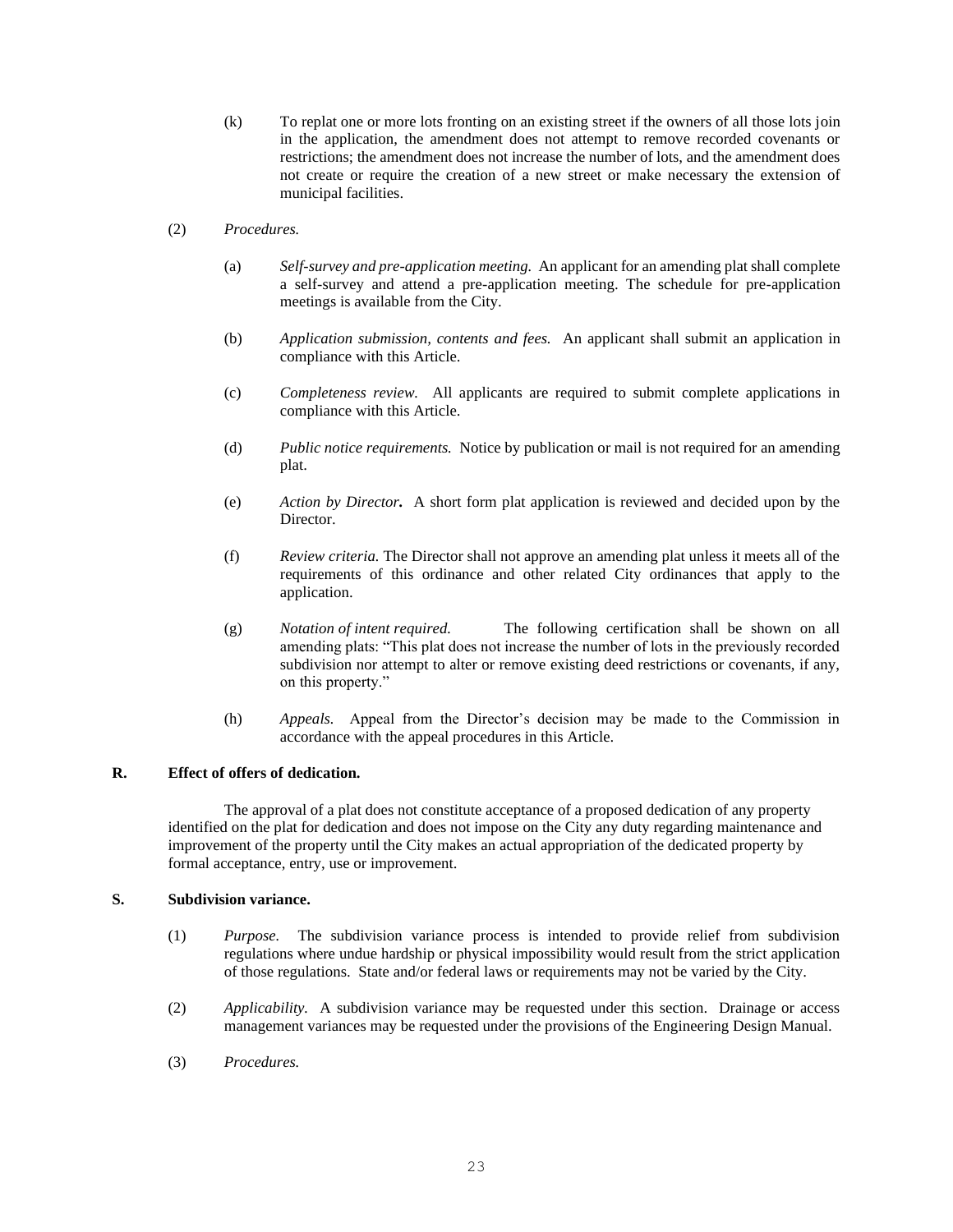- (a) *Application submission and fee.* An applicant shall submit an application and fee on the City's Online Application Portal.
- (b) *Completeness review.* All applicants are required to submit complete applications in compliance with this Article.
- (c) *Public notice requirements.* Public notice is required for a subdivision variance.
- (d) *Action by review and decision-making bodies.*
	- 1. *Planning and Zoning Commission – subdivision.* A request for a subdivision variance is heard by the Commission. The Commission may approve or deny a request for subdivision variance, and impose reasonable conditions and limitations of approval in order to further the purposes and intent of this ordinance.
	- 2. *Consideration by the Planning and Zoning Commission for subdivision variances.* The Commission shall take into account:
		- a. The nature of the proposed use of land involved;
		- b. Existing uses in the vicinity;
		- c. The number of persons who will reside or work in the proposed subdivision;
		- d. The probable effect of such variance upon traffic conditions; and
		- e. The probable effect of such variance upon the public health, safety, and welfare in the vicinity.
	- 3. *Findings by the Planning and Zoning Commission for subdivision variances.*  Before granting a subdivision variance, the Commission must find that:
		- a. There are special circumstances or conditions affecting the land involved such that the strict application of the provisions of this ordinance would deprive the applicant of reasonable use of the land;
		- b. That the variance is necessary for the preservation and enjoyment of a substantial property right of the applicant, that granting the variance will not be detrimental to the public health, safety, or welfare or injurious to other property in the area; and
		- c. That the granting of the variance will not have the effect of preventing the orderly subdivision of other lands in the area in accordance with the provisions of this ordinance.
- (4) *Violation of other ordinances.* Approval of a subdivision variance shall not constitute a violation of any other ordinance of the City.
- (5) *Limitations on approval.* A plat application associated with the approved subdivision variance must be applied for within two years of the approval of the variance. If the applicant fails to file such application within the time period, the request is automatically denied without prejudice and a new application for variance must be made.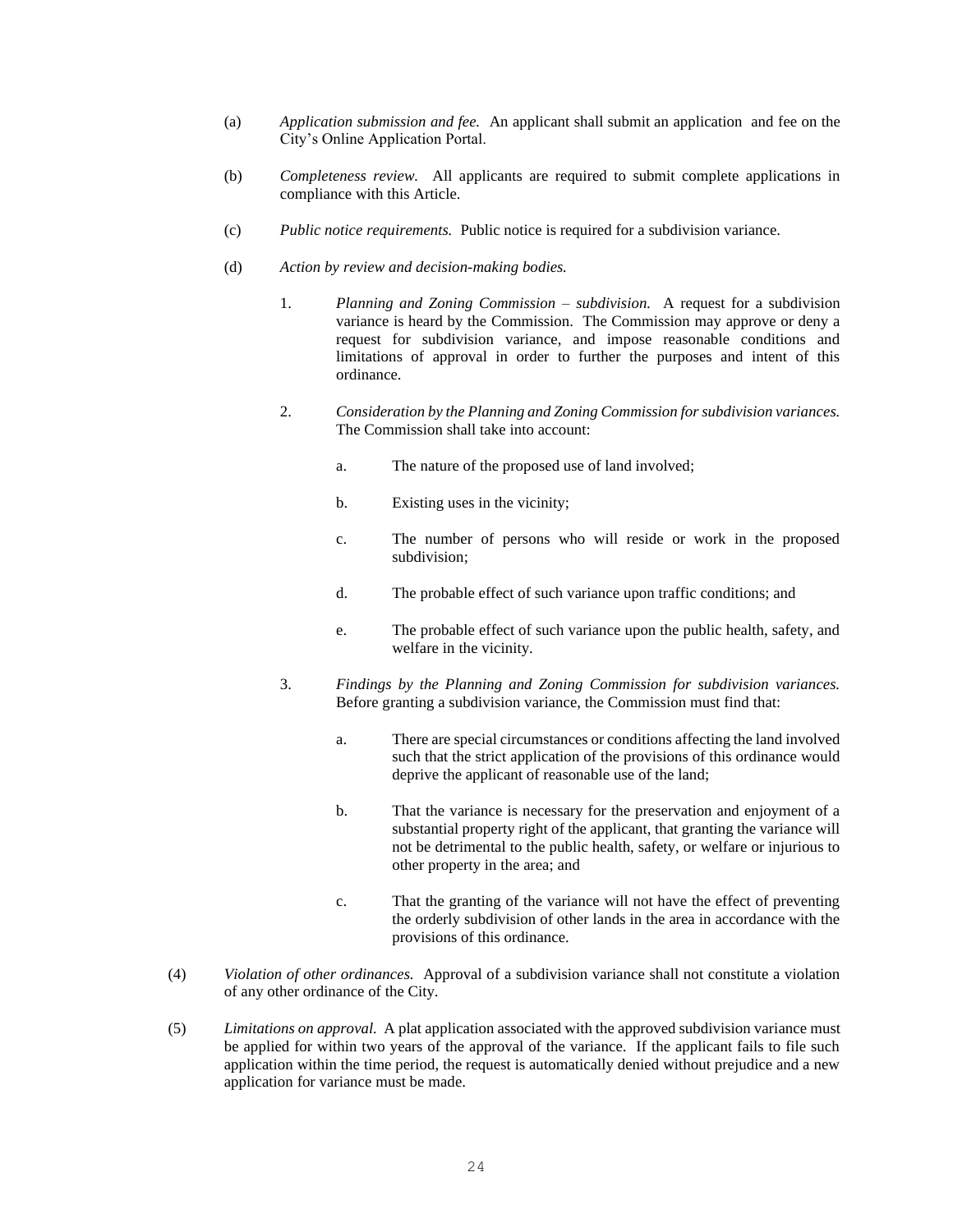# **T. Recording the plat; offense.**

- (1) *Submission.*
	- (a) Upon approval of the plat by the Commission or the Director, whichever is applicable, the applicant shall submit an execution package as provided on the City's Online Application Portal, including all applicable fees, county recording fees, and original tax certificates for the property from the City of Mesquite Tax Office and from Dallas or Kaufman County, as applicable. The Applicant shall file two 24" by 36" paper copies of the plat with the Director. The plat must comply with the filing requirements of the county where the property is located.
	- (b) The Director shall ensure the plat is fully and correctly executed and shall file the approved plat with the county clerk of the county in which the property is located in accordance with the requirements of state law.
	- (c) The Director shall notify the Applicant when the plat has been recorded. One copy of the file-stamped plat shall be available to the Applicant upon request at the Director's Office.
- (2) *Offense.*
	- (a) It is an offense for a person to circumvent the recording requirements of this section.
	- (b) It is an offense for a person to file or cause to be filed for record with the county clerk a proposed plat before the plat is approved and has been endorsed by the Commission chair or the Director in accordance with this ordinance.

# **ARTICLE IV. FILING FEES**

In order to defray the administrative costs of processing the subdivision/plat, the applicant shall submit with the application a platting fee in the amount shown in the current fee schedule as adopted by the city council. The fee shall be charged on all plats, regardless of the action taken by the commission, whether the plat is approved or denied. (Ord. 3974, 7-21-2008)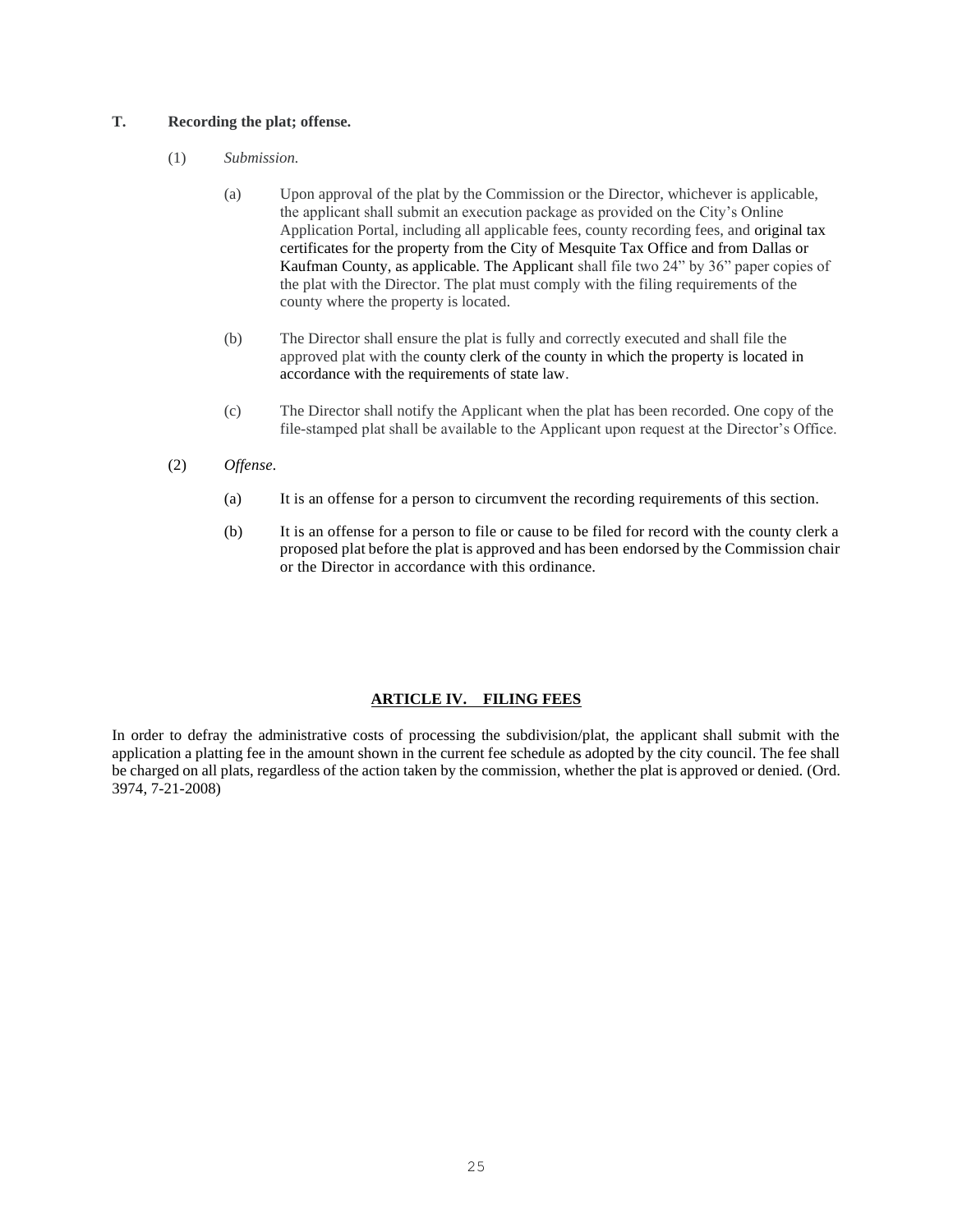# **ARTICLE V. GENERAL REQUIREMENTS AND DESIGN STANDARDS**

# **A. STREETS**

(1) The arrangement, character, extent, width, grade, and location of all streets shall comply with the City of Mesquite Thoroughfare Plan and City of Mesquite Engineering Design Manual and shall be considered in relation to existing and planned streets, to topographical conditions, to public safety and in appropriate relation to the proposed uses of the land to be served by such streets. (Ord. 2351, 10 20 86; Ord. 4675, 5-20-19)

- (2) When such street is not on the City of Mesquite Thoroughfare Plan, the arrangement of streets in a subdivision shall either: (Ord. 4675, 5-20-19)
	- a. Provide for the continuation or appropriate projection of existing streets in surrounding areas; or
	- b. Conform to a plan for the neighborhood approved or adopted by the Commission to meet a particular situation where topographical or other conditions make continuance or conformity to existing streets impracticable.
- (3) Residential streets shall be so laid out that use for through traffic will be discouraged. (Ord. 4675, 5-20-19)
- (4) Half streets shall be prohibited, except when essential to the reasonable development of the subdivision in conforming with other requirements of these regulations, and where the Council finds it will be practical to require the dedication of the other one half when the adjoining property is subdivided. Whenever a partial street exists along a common property line, the other portion of the street shall be dedicated. Where part of a street is being dedicated along a common property line and the ultimate planned width is fifty feet, the first dedication will be 25 feet; where the ultimate planned width is 60 feet, the first dedication will be 30 feet. (Ord. 4675, 5-20-19)
- (5) Strips of privately owned property reserved for the obvious purpose of controlling access to streets shall be prohibited except where control is definitely placed in the City under conditions approved by the Commission. (Ord. 4675, 5-20-19)
- (6) New streets of like alignment shall bear the names of existing streets and shall be dedicated at equal or greater widths than the existing streets. No street names shall be used which will duplicate or be confused with the names of existing streets. Street names shall be subject to the approval of the Commission. (Ord. 4675, 5-20- 19) notification. All other signs must be reinstalled within five (5) calendar days of notification. (Ord. 3540, 11-4-02)

# **B. ALLEYS**

- (1) Alleys, if provided, in residential districts (including multi-family districts) shall be parallel, or approximately parallel, to the property frontage on the street. Alleys shall be designed and constructed in accordance with the City of Mesquite Engineering Design Manual. (Ord. 4675, 5-20-19)
- (2) Access to residential property for required off-street parking shall be from the alley wherever paved alley access is available. Access from the alley shall not exclude another means of access from the front or side. No side lot or rear lot access to residential property shall be allowed from any arterial street as defined herein. (Ord. 2351, 10-20-86; Ord. 4675, 5-20-19)

# **C. SIDEWALKS**

- (1) Sidewalks shall be constructed in each new subdivision or development in accordance with the City of Mesquite Engineering Design Manual. (Ord. 2351, 10-20-86; Ord. 4675, 5-20-19)
- (2) When a lot is platted and developed adjacent to a drainage, utility or other right of way or easement, the extension of the sidewalk across such right of way or easement shall be required to provide a continuous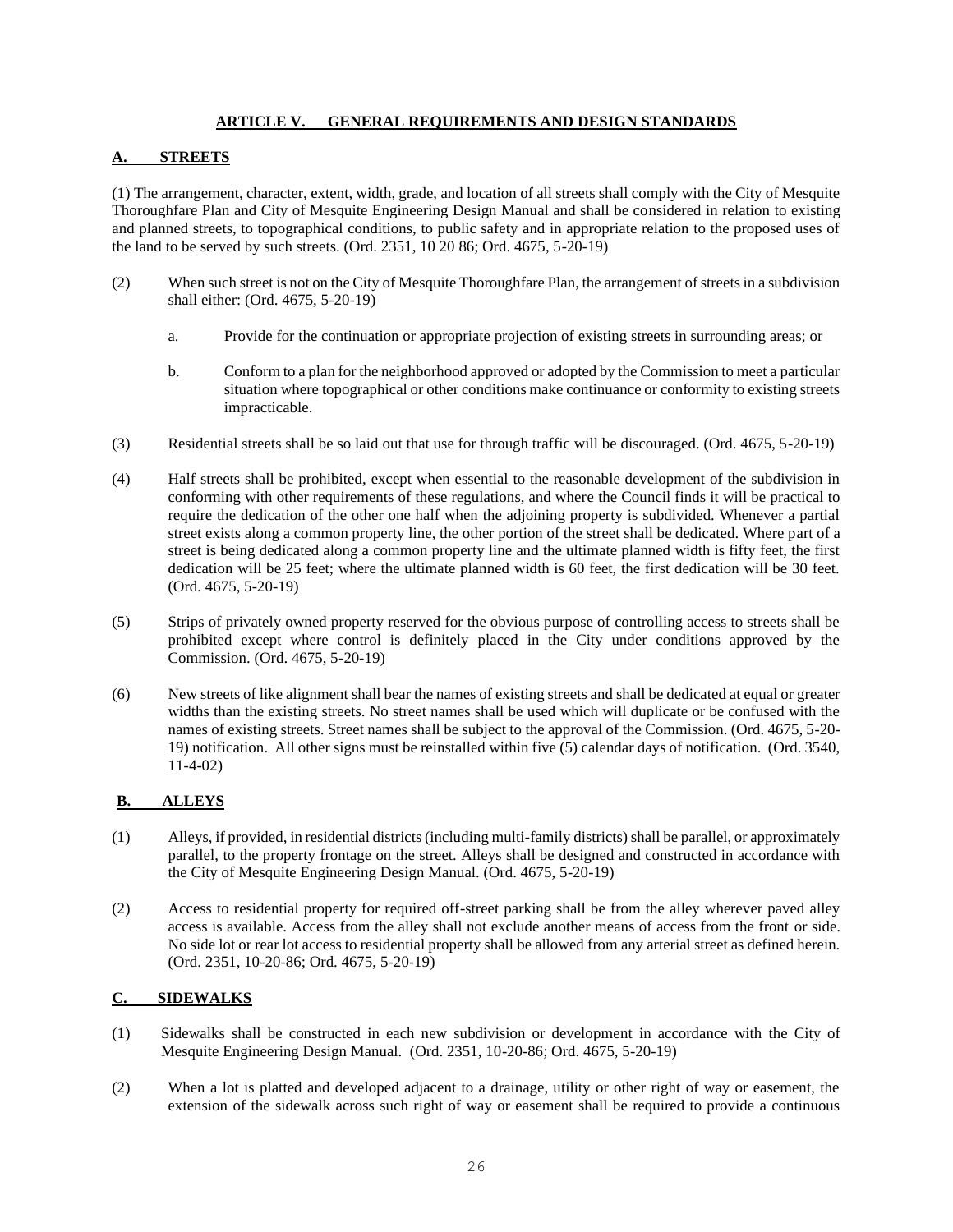sidewalk connection. If no connecting sidewalk exists on the opposite side of the easement or right of way, extension of the sidewalk to the midpoint of the easement or right of way shall be required. (Ord. 2351, 10-20-86; Ord. 4675, 5-20-19)

# **D. EASEMENTS**

- (1) Easements shall be provided for utilities and drainage in accordance with the City of Mesquite Engineering Design Manual. (Ord. 4675, 5-20-19)
- (2) The land area of any easement on any lot shall be included or excluded in computation of the lot according to the usability of the land within the easement area. (Ord. 4675, 5-20-19)
- (3) No building or structure may be erected on an easement except as provided in the City of Mesquite Design Manual and all subsequent revisions. (Ord. 2351, 10-20-86; Ord. 4675, 5-20-19)

# **E. BLOCKS**

- (1) The length, width, and shape of blocks shall be determined with due regard to:
	- a. Provision of adequate building sites suitable to special needs of the type of use contemplated.
	- b. Zoning requirements as to lot size and dimensions.
	- c. Needs for convenient access, circulation, control and safety of street traffic.

d. Topographical situation of the proposed block.

(2) In general, intersecting streets, determining blocks, lengths and widths shall be provided at such intervals as to serve cross traffic adequately, and to meet existing streets or customary subdivision practices.

Where no existing subdivision controls, block lengths shall not exceed one thousand six hundred (1,600) feet and shall generally be one thousand (1,000) feet to one thousand two hundred (1,200) feet in length.

Where no existing subdivision controls, blocks shall not be less than five hundred (500) feet in length.

In cases where physical barriers or property ownership create conditions where it is appropriate that these standards be varied, the length may be increased or decreased to meet existing conditions, having due regard for connecting streets, circulation of traffic, existing and proposed topographic conditions, and public safety.

- (3) Where blocks in the vicinity of school, park, or shopping center are platted 1,000 feet or longer, the City Engineer may require a walkway near the middle of the block or at a street that terminates between the streets at the end of the block. The walkway shall not be less than five feet wide through the block from: (Ord. 4675, 5-20-19)
	- a. sidewalk to sidewalk;
	- b. if no street, from sidewalk to the rear property line.

Where no existing subdivision controls, block width or depth shall be platted to give lots with a depth to width ratio of generally not more than two and one-half to one and in no case, more than four to one. (Ord. 4675, 5-20-19)

Platting shall be such that the block width or depth generally shall not exceed 350 feet nor be less than 215 feet. When possible, the block width and length shall be such to allow two tiers of lots back to back to an alley. (Ord. 4675, 5-20-19)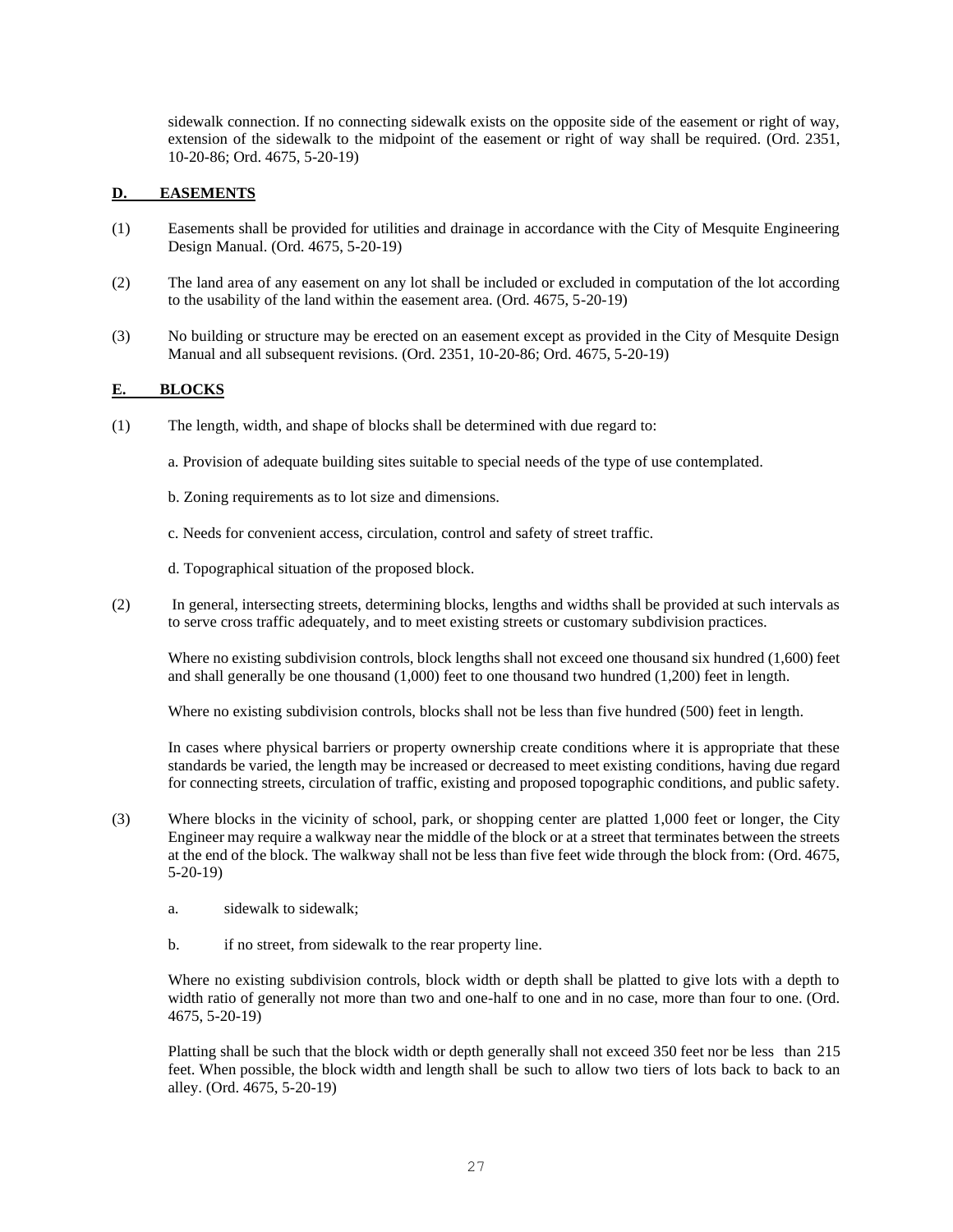# **F. LOTS**

(1) The area of each platted lot must comply with the minimum regulations for the zoning district in which the lot is located. In residential districts, lots must conform in width, depth and area to the pattern already established in the adjacent areas, having due regard to the character of the area, its particular suitability for development and taking into consideration the natural topography of the ground, drainage, wastewater facilities and the proposed layout of streets. (Ord. 4552, 4-16-2018)

(2) Every lot shall abut a dedicated public street or a private street.

(3) Where corner lots are key lots, that is where the lots face the frontage street and other lots face the side street, the corner lot shall have a building setback line on both streets as required by the Zoning Ordinance and subsequent revisions.

(4) Key lots or irregular shaped lots shall have sufficient width at the building line to meet frontage requirements of the appropriate zoning classification district in which they are located. The rear width shall be sufficient to provide access for all utilities including sanitation services, but not less than ten (10) feet.

(5) No lot shall be platted less than one-hundred (100) feet in depth unless specifically approved in the applicable zoning, except that the Commission may waive the depth requirement to prevent a hardship to the developer in cases where an irregular shaped tract is platted into lots and a remnant piece of property is sufficient to plat one or more lots. (Ord. 2351, 10-20-86)

(6) Side lot lines shall be substantially at right angles or radial to street lines.

(7) Double frontage and reverse frontage lots should be avoided except where essential to provide separation of residential development from traffic arteries or to overcome specific disadvantage of topography and orientation. Where lots have double frontage, a front building line shall be established for each street.

(8) It shall be lawful to increase the size of lots from that originally platted, provided, that there is no remaining portion of a lot or lots smaller than the original lot and provided that the final plat is submitted in accordance with the requirements of a final plat as contained hereinabove.

(9) In areas where city sewer is not immediately available, a lot shall be platted of such area as to meet the minimum requirements' of the State of Texas, pertaining to septic tank operation. When the sewer line is within one hundred (100) feet of the lot, the property owner is required to connect to same.

(10) No lot shall be replatted to reduce the size of lots originally platted by a common dedicator without public hearings and procedures as set out in State Law. No lot may be reduced below the minimum size and width **required** in its zoning classification. (Ord. 2351, 10-20-86)

(11) When an applicant exhibits a duly executed and recorded deed covering a lot having dimensions of fifty (50) feet by one hundred twenty (120) feet or more, which has been sold by metes and bounds prior to May 15\$ 1953, and such lot is being assessed for city taxes and conforms to the established lot pattern and zoning classification in the block where located, then a building permit may be issued provided the requested use of such property conforms to the permanent zoning of the property covered by the application.

# **G. BUILDING LINES**

Building lines shall be shown on the final plat on all lots intended for business or residential use and shall provide the minimum setback as required by the Zoning Ordinance and subsequent revisions.

# **H. DRIVEWAYS FOR INGRESS AND EGRESS**

(1) Access driveways to multifamily and nonresidential uses shall comply with the City of Mesquite Engineering Design Manual. (Ord. 3573, 4-21-03; Ord. 4675, 5-20-19)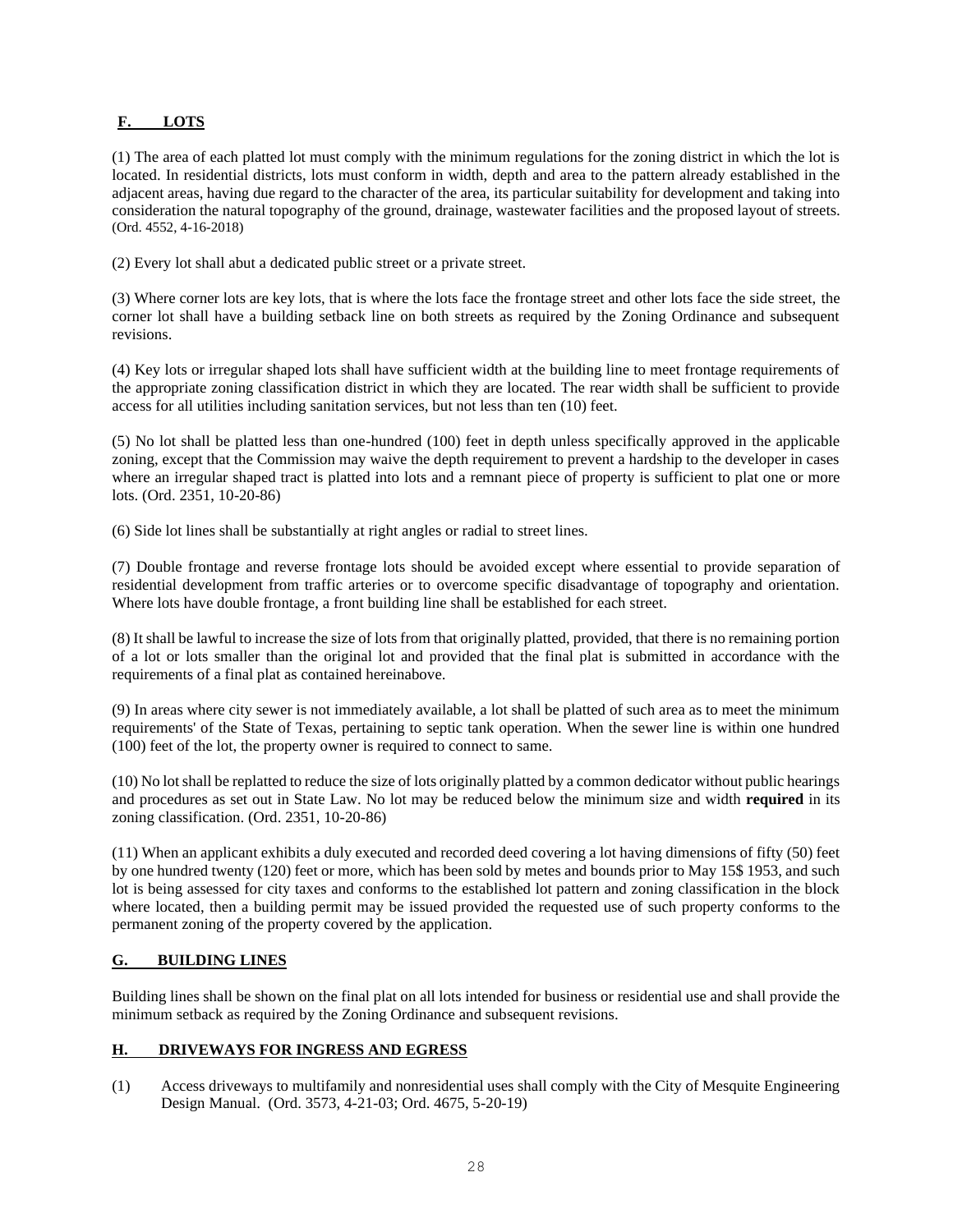(2) Wherever possible, major driveway entrances into apartment, retail, commercial, church and industrial sites shall be aligned with similar drives on opposite sides of the street. (Ord. 3573, 4-21-03)

# **I. MEDIAN DESIGNS AFFECTING DRIVEWAY ENTRANCES**

The developer may be required to construct median openings and left-turn lanes in boulevard streets at major access driveways to insure adequate traffic control and safety at that intersection. The median openings and driveways should be provided in accordance with the City of Mesquite Engineering Design Manual (Ord. 3573, 4-21-03; Ord. 4675, 5- 20-19)

# **J. PARKING AREAS**

- (1) Off-street parking shall be provided in accordance with the requirements of the Mesquite Zoning Ordinance and shall be paved in accordance with the City of Mesquite Engineering Design Manual. (Ord. 2351, 10-20-86; Ord. 4675, 5-20-19)
- (2) The design and layout of all off-street parking facilities shall conform with the parking layout and design standards set forth by the City of Mesquite. (Ord. 2351, 10-20-86)
- (3) Premises used as motor vehicle service stations or parking lots shall have six-inch raised curbs or other approved traffic barriers along the entire street frontage except at the driveway approaches and access walks. The curbs shall be placed so that automobile bumpers shall not extend over the sidewalk or public property. (Ord. 3573, 4-21-03)

# **K. STORM DRAINAGE**

The construction or improvement of storm drainage facilities in any development shall be in accordance with the City of Mesquite Engineering Design Manual and all subsequent revisions and the paving and drainage specifications. (Ord. 2351, 10-20-86;(Ord. 4675, 5-20-19)

# **L. Improvements required prior to acceptance of subdivision by the City.**

- (1) *Survey monuments.* Survey monuments as prescribed hereinabove shall be placed at all corners as required hereinabove.
- (2) *Street and alley improvements.* 
	- (a) The developer shall prepare or have prepared complete engineering plans of streets, alleys, curbs and gutters, storm sewers and drainage structures, water and sanitary sewer improvements for the area covered by the final plat in accordance with the City of Mesquite Engineering Design Manual.

After approval of the plat, plans and specifications, the developer shall cause his contractor to install the facilities in accordance with the approved plans and specifications. The developer shall cause his engineer to design, stake and supervise the construction of such improvements and shall cause his contractor to construct the said improvements in accordance with these regulations. The City Engineer shall inspect the installation of the improvements.

Acceptance of the completed improvements by the City will be after receipt of a one-year maintenance bond from each separate contractor in the amount of 10 percent of the contract price, "AS BUILT" plans for each project in accordance with the City of Mesquite Engineering Design Manual, and a letter stating the contractor's compliance with these regulations.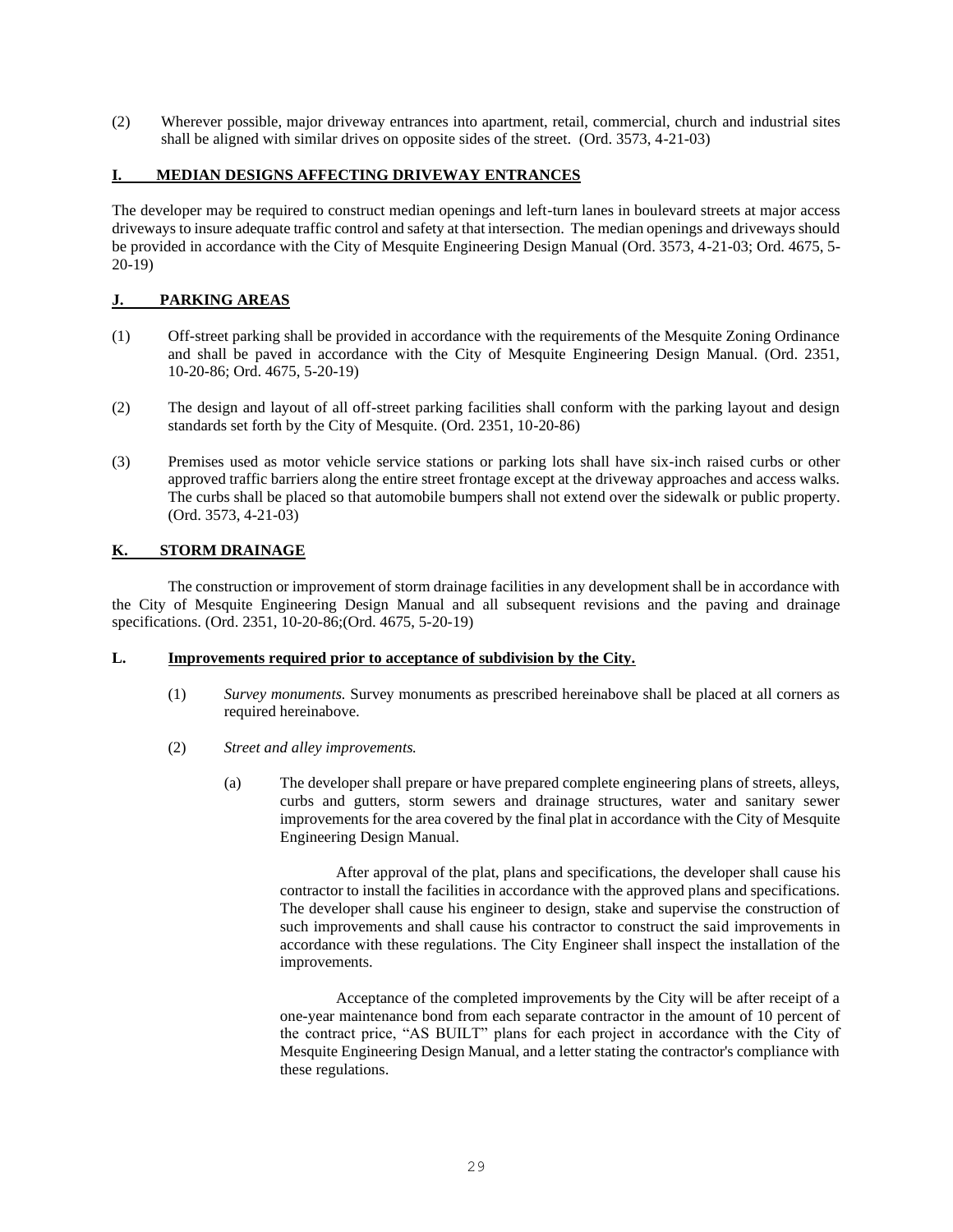- (b) Streets and alleys shall be paved in compliance with the City of Mesquite Engineering Design Manual and City of Mesquite Thoroughfare Plan.
- (3) *Storm drainage.* An adequate storm sewer system shall be installed in accordance with the City of Mesquite Engineering Design Manual and all subsequent revisions. Areas subject to flood conditions as established by the City of Mesquite will not be considered for development until adequate drainage has been provided.
- (4) *Water.* All subdivisions shall be provided with an approved water system designed and constructed in accordance with the City's Water Distribution Plan and City of Mesquite Engineering Design Manual and subsequent revisions. In the corporate limits of the City of Mesquite, all subdivisions shall be connected with the City of Mesquite water supply distribution system unless otherwise approved by the City of Mesquite.
- (5) *Sewer improvements.* 
	- (a) All subdivisions shall be provided with an approved sewage disposal system designed and constructed in accordance with the City's Sewer Plan and City of Mesquite Engineering Design Manual and subsequent revisions. In the corporate limits of the City of Mesquite, all subdivisions shall be connected with the City of Mesquite sanitary sewer system unless otherwise approved by the City of Mesquite.
	- (b) In locations where sanitary sewers are not available and where there is no immediate prospect for installation of sanitary sewers, then septic tanks of approved type may be installed in conformity with the rules, regulations and ordinances of the City of Mesquite pertaining to public health, provided that in no case shall septic tanks be installed without the express approval and inspection of the City of Mesquite.
- (6) *As built plans.* The developer or his engineer shall present the City with as built plans for all paving, drainage structures, water mains and sewer mains in accordance with the City of Mesquite Engineering Design Manual.
- (7) *Engineering plan review fees.* In order to defray the administrative costs of review, the Developer shall submit plan review fees with the initial and subsequent engineering plan submissions at the time of submission. See Appendix D for applicable fees.
- (8) *Engineering inspection fee.* In order to defray the administrative costs of inspection, the Developer shall submit an engineering inspection fee prior to the release of engineering plans in the amount shown in the current fee schedule as adopted by the City Council. The engineering inspection fee shall cover site improvements including but not limited to streets, alleys, median improvements, water lines, fittings, valves, fire hydrants, RPZs, sanitary sewer lines, lift stations, manholes, storm sewer lines, drainage structures, bridges, culverts, screening walls and retaining walls, but excludes work within the building footprint, concrete and asphalt parking lots, sidewalks, barrier-free ramps, private landscaping and irrigation.
- (9) *Expiration of engineering plans.* The acceptance of an administratively complete engineering plan submittal application is considered a permit under Texas Local Government Code, Chapter 245. Said permit shall expire two years after acceptance of administratively complete application unless progress is being made toward completion of the project. If the permit expires, a new engineering plan submittal application will be required under current design standards and ordinances, which shall include submission of additional fees.

#### **M. Withholding improvements until approved.**

(1) The City hereby defines its policy to be that the city will withhold ALL CITY IMPROVEMENTS of whatsoever nature including the maintenance of streets and the furnishing of sewage facilities,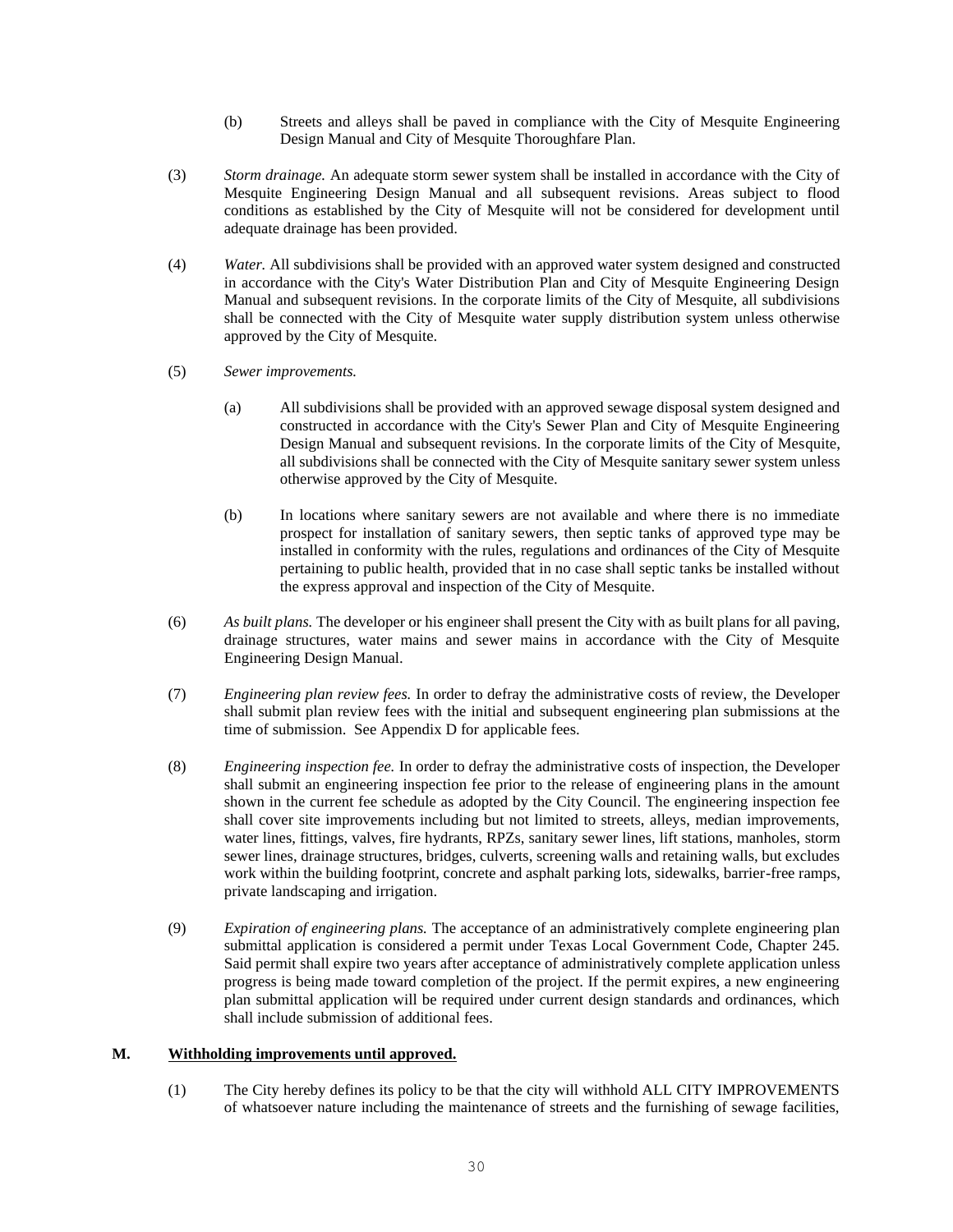water service, fire hydrants and fire lanes from all additions, the platting of which has not been approved by the Commission.

- **(2)** The Director of Planning and Development Services may withhold the issuing of a street number or building permit for the erection of any building in the City until all requirements of these subdivision regulations have been complied with, including installation of and acceptance by the City of all waterworks, sewage and paving improvements for the area designated.
- **(3)** No construction work shall begin on the proposed improvements in any proposed subdivision prior to approval of the final plat by the City and filing of such plat with the County Clerk of Dallas County or the County Clerk of Kaufman County, unless expressly authorized by the Director of Planning and Development Services.

#### **N. RESIDENTIAL DEVELOPMENT ADJACENT TO ARTERIAL STREETS**

Where a subdivision is platted so that the rear yards of residential lots are separated by an alley from an arterial street, as defined herein and shown on the City of Mesquite Thoroughfare Plan, a long-span precast concrete decorative screening wall, six to eight feet in height, in earthtone color, shall be erected on the street right-of-way line with a five foot wide sidewalk adjacent to the wall on the arterial side. Such wall shall be designed and constructed in accordance with the City of Mesquite Engineering Design Manual. No wall shall be placed so as to obstruct traffic visibility. As an alternative, where properties are zoned Agriculture or lots have a minimum area of one-half acre or more, a wrought iron fence, six to eight feet in height, with evergreen trees selected from Table 1A-500-1 of the Mesquite Zoning Ordinance shall be installed at intervals to effectively create a visual screen. At the time of planting, the trees must, at a minimum, be the height of the wrought iron fence. The City Council may modify or waive this requirement or approve alternate screening methods based on site and/or design considerations. Installation of the screening wall or approved alternative is required prior to issuance of permits on any adjacent lots. (Ord. 2331, 9-15-86; Ord. 2443, 7-6-87; Ord. 4399, 11-2-2015; Ord. 4675, 5-20-19).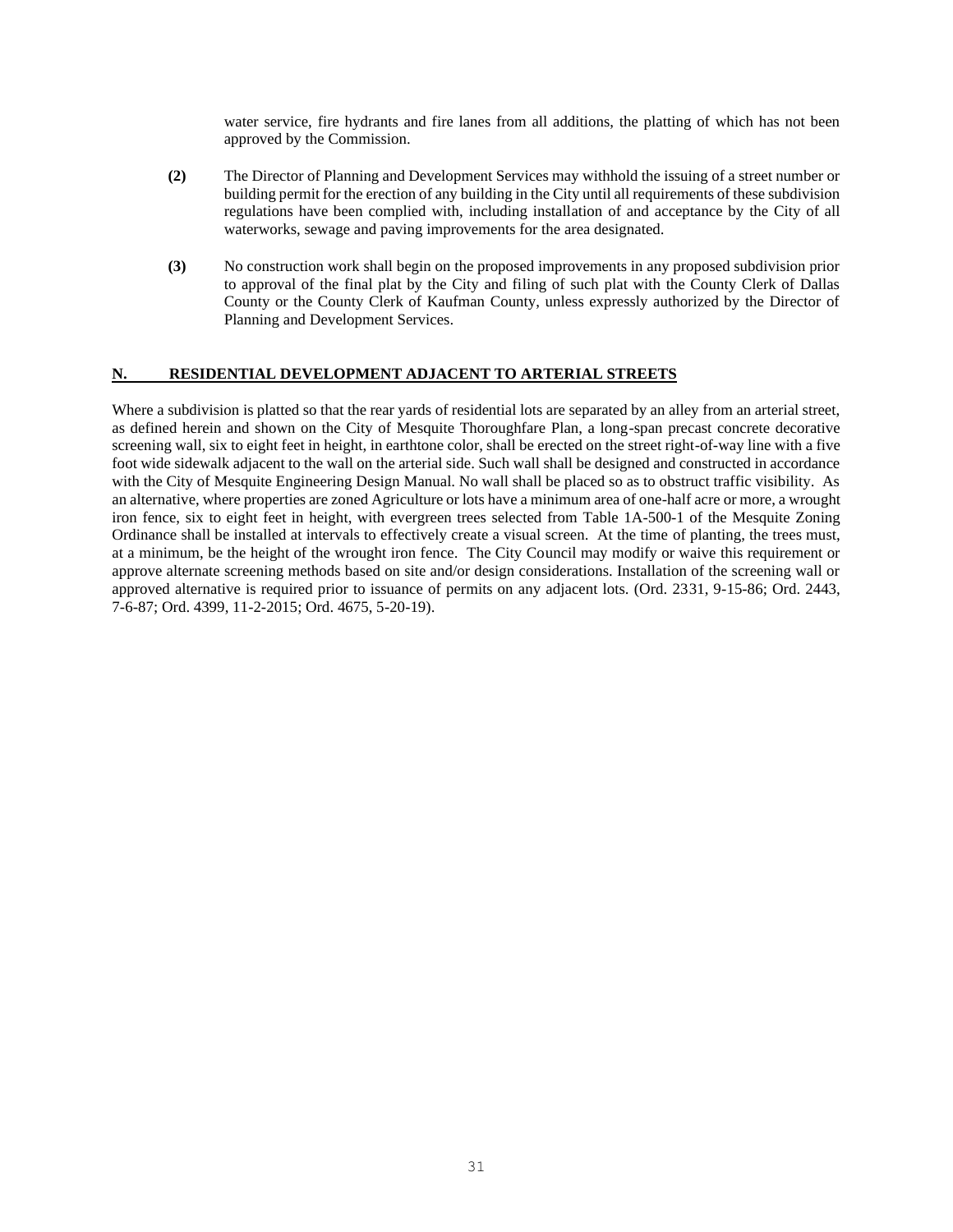#### **ARTICLE VI. PUBLIC SITES AND OPEN SPACES**

The subdivider shall give consideration to suitable sites for schools, parks, playgrounds, and other areas for public use so as to conform with the recommendations of the Commission and reflect the Comprehensive Plan. Any provision for schools, parks, etc. shall be indicated on the preliminary plat.

No individual, partnership, firm, or corporation shall deepen, widen, fill, re-route, or change the course or location of any existing ditch, channel, stream, or drainage way, without first submitting engineering plans for approval by the City Engineer. Such plans shall be prepared by a Professional Engineer, registered in the State of Texas, and experienced in Civil Engineering.

In cases where a subdivision abuts a school or park site, the subdivider, or developer, shall dedicate one-half (1/2) of the right-of-way required for construction of the perimeter street and shall bear the cost of street construction to the extent of one-half  $(1/2)$  the cost of a collector street, or ninety  $(90)$  percent of one-half  $(1/2)$  the cost of an arterial street, in accordance with the City's Street Improvement Policy. The owner, or owners, of the public site abutting the subdivision street shall provide one-half  $(1/2)$  of the right-of-way required, and shall participate with the developer in the cost of street construction in accordance with the Street Improvement Policy. Street construction costs shall include the cost of storm drainage and engineering services, as well as the cost of actual street construction.

In cases where a subdivision abuts a school or park site, the developer shall be responsible for the installation of water and sanitary sewer utilities adjacent to the public site, and to owner, or owners of the public site shall reimburse to the developer one-half (1/2) of the installation cost upon acceptance of such utility work. (Ord. 2355, 11-3-86)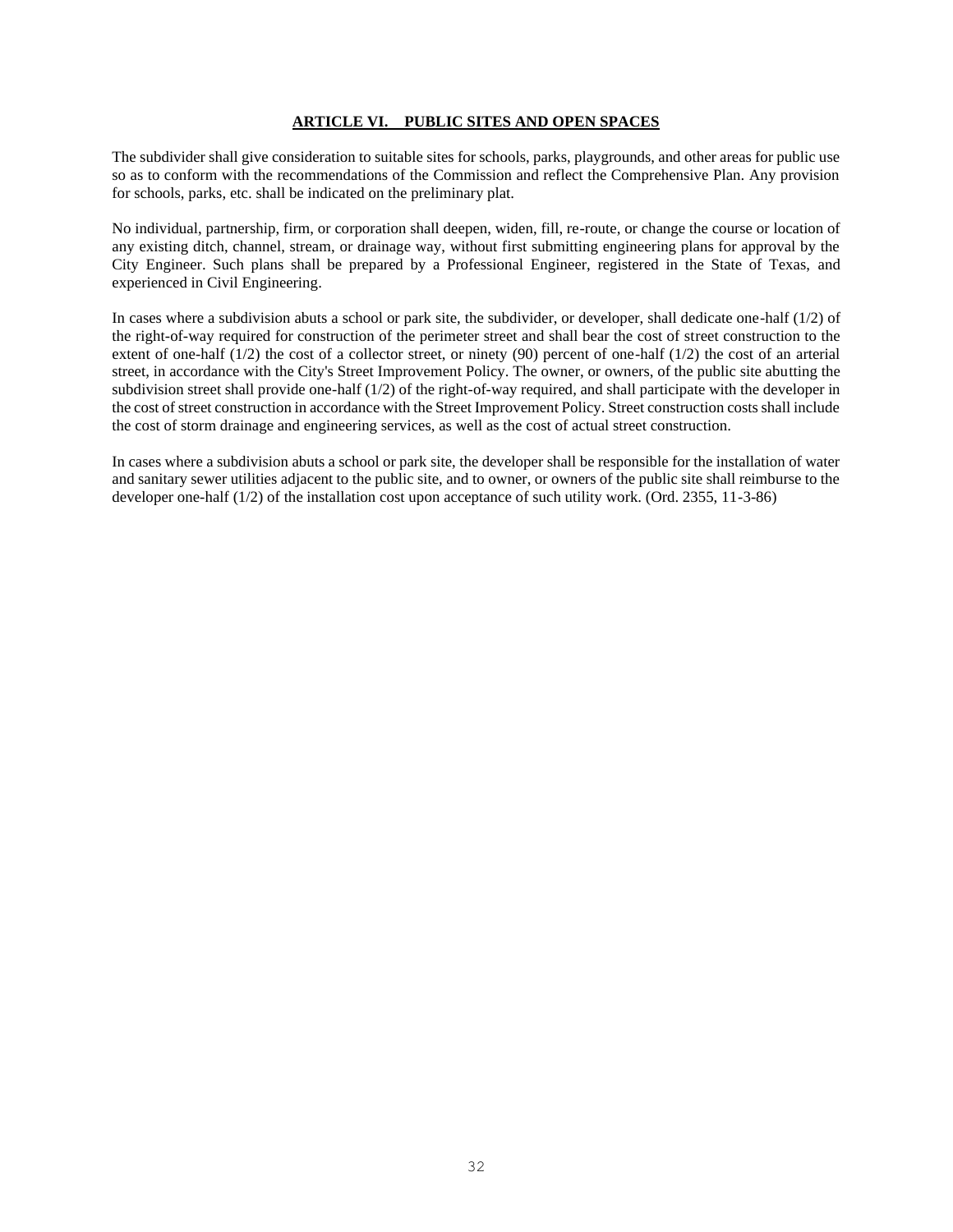#### **ARTICLE VII. UTILITIES**

#### **A. WATER SYSTEM**

- (1) The water system in any development shall conform to the requirements of the City of Mesquite Engineering Design Manual, unless otherwise approved by the City Engineer. (Ord. 2351, 10-20-86; Ord. 4675, 5-20-19)
- (2) The water system shall be designed and constructed to meet the fire protection requirements pertaining to fire hydrant locations, water main sizes, and fire flows set forth in the Insurance Service Office Fire Suppression Rating Schedule, General Basic Schedule, and the National Fire Protection Association. (Ord. 4675, 5-20-19)
- (3) In accordance with the water and sewer main extension ordinance, the City shall reimburse the developer the oversize cost of any water main larger than 12 inches in diameter, unless such larger water main is necessary to serve the property in question. (Ord. 4675, 5-20-19)

#### **B. SANITARY SEWER**

- (1) The sanitary sewer system in any development shall be designed and constructed to meet the requirements of the City of Mesquite Engineering Design Manual, unless otherwise approved by the City Engineer. (Ord. 2351, 10-20-86; Ord. 4675, 5-20-19)
- (2) The sanitary sewer system shall be designed to handle the anticipated sewage flow from the total drainage area contributing to flow in that system as if the drainage area is fully developed. (Ord. 4675, 5-20-19)
- (3) In accordance with the water and sewer main extension ordinance, the City shall reimburse the developer the oversize cost of any main larger than eight inches in diameter, unless such larger main is necessary to serve the property in question. (Ord. 4675, 5-20-19)

In addition, the City may reimburse the developer for extra depth cuts made in the installation of sanitary sewers deeper than required to serve the property in question. (Ord. 4675, 5-20-19)

# **C. FIRE PROTECTION**

- (1) Water mains shall be not less than six (6) inches in diameter, looped, in residential sections and not less than eight (8) inches in diameter in mercantile districts.
- (2) Fire hydrants are to be located so there will be a fire hydrant every three hundred (300) feet in the mercantile and industrial areas, and every five hundred (500) feet in residential areas. In any case, a fire hydrant shall be placed no more than one hundred (100) feet from the curb line at the intersection of two arterial streets as defined herein. Hydrants are to be located so that no structure shall be more than 500 feet in hose laying distance from a fire hydrant. Hose laying distances shall be computed as that distance the fire apparatus must travel for the purpose of laying a fire hose on public street or private drive or shall be the equivalent of an approved fire lane including the required turning radius and shall include any distance between the structure and said street or drive. (Ord. 2351, 10-20-86)
- (3) Where cul-de-sacs are proposed, a fire hydrant shall be placed near the opening of the cul-de-sac allowing a maximum distance of five hundred (500) feet as the fire hose is laid from the fire hydrant to the most distance residence.
- (4) Fire department access routes shall be provided by the developer as required by city ordinances and shall be approved by the Fire Department.

# **D. UTILITY AVAILABILITY LETTER**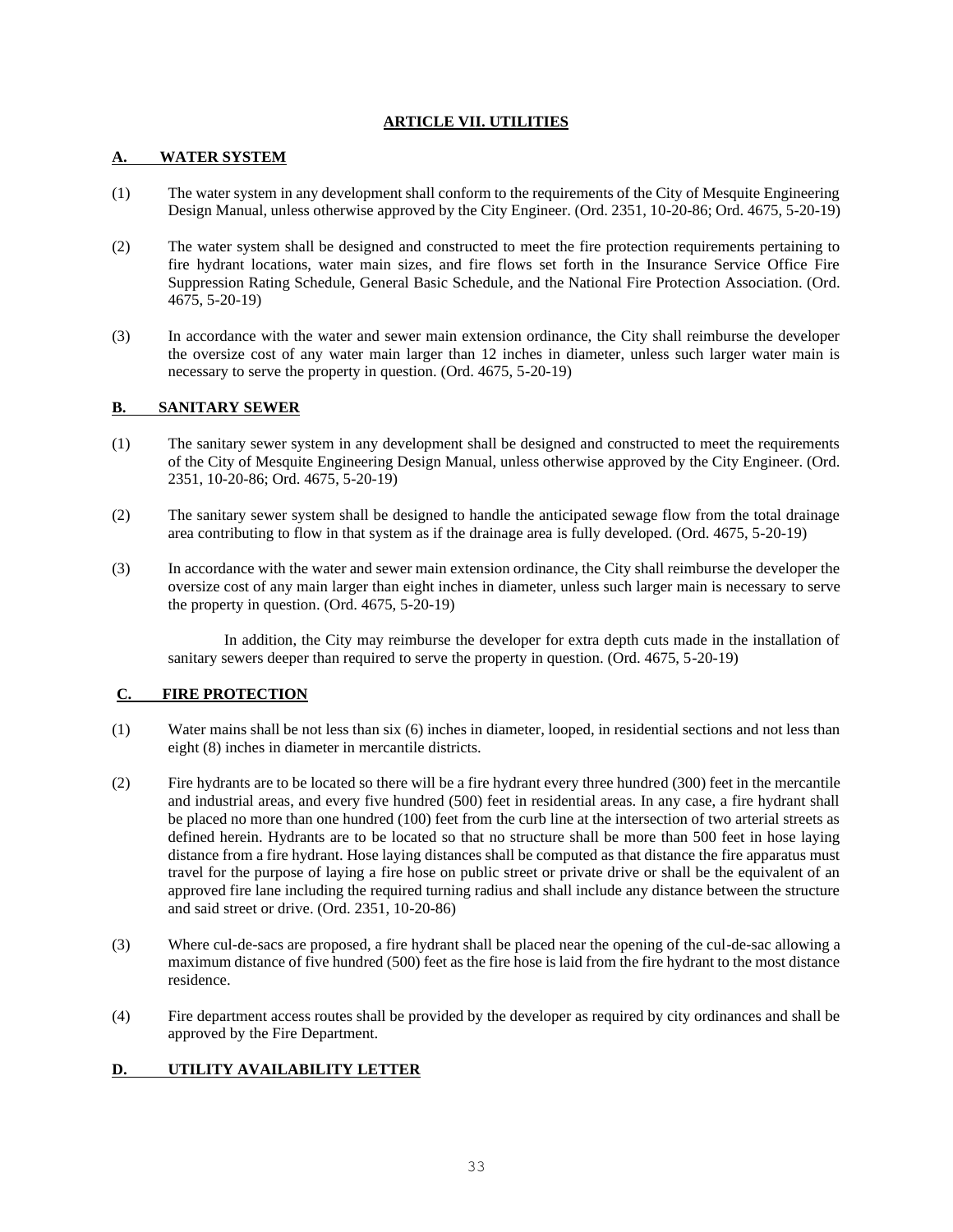In order to defray the administrative costs of processing requests for letters of availability of city utilities for proposed developments, requests shall be accompanied with a fee in the amount shown in the current fee schedule as adopted by the city council. A utility availability letter does not constitute a permit as defined in Local Government, Section 245.001(1). (Ord. 3974, 7-21-08)

#### **E. UNDERGROUND UTILITIES REQUIRED.** (ORD. 4763, 2-17-2020)

- (1) Site plans and/or plats approved after March 3, 1986, shall require all electrical and communication utility (lateral and/or service distribution) lines and wires to be placed underground in new residential (singlefamily-detached, single-family-attached, multifamily) and nonresidential subdivisions.
- (2) Where electrical service is to be placed underground, electrical service for street lighting (conductors and conduits) shall also be placed underground.
- (3) All electrical and telephone support equipment (transformers, amplifiers, switching devices, etc.) necessary for underground installations shall be pole mounted, ground mounted or placed underground.
- (4) Utility service to nonresidential properties from overhead distribution lines shall be placed underground from the right-of-way to the point of service.
- (5) The utility companies shall be responsible for developing administrative policies, tariff's, and cost reimbursement procedures for the installation and extension of underground utilities.
- (6) Any utility location that deviates from the city's standard specifications shall be approved by the City of Mesquite through a subdivision variance
- (7) The electrical utility company can, at its discretion, plan overhead feeders and/or feeder laterals on perimeters of subdivisions or property. "Feeders" are defined as those high-voltage supply lines, that originate from substations, used to distribute power throughout an area. "Laterals" shall mean those electric lines that emanate from feeder line and used to distribute power to smaller areas of electric consumers. These electric lines are normally connected to a feeder line through a sectionalizing device such as a fuse or disconnect switch.

#### **ARTICLE VIII. ENFORCEMENT**

Every building hereafter erected, altered, expanded, or otherwise located shall be on a platted lot of record, which creates a building site, except when situated on a bona fide farm or ranch. No building permit shall be issued until such platted building site is created. (Ord. 2351, 10-20-86)

Any subdivision of land being developed in violation of the terms and provisions of these regulations is hereby declared to be a public nuisance and the City Planner is hereby authorized to institute any action which may be necessary to restrain or abate such violations.

# **ARTICLE IX. VARIANCES**

The Commission may authorize a variance from these regulations when in the opinion of the Commission, undue hardship will result from requiring strict compliance. In granting a variance, the Commission shall prescribe only conditions that are deemed necessary or desirable to the public interest and making the findings hereinbelow required. The Commission shall take into account the nature of the proposed use of land involved, and existing uses of the land in the vicinity, the number of persons who will reside or work in the proposed subdivision, and the probable effect of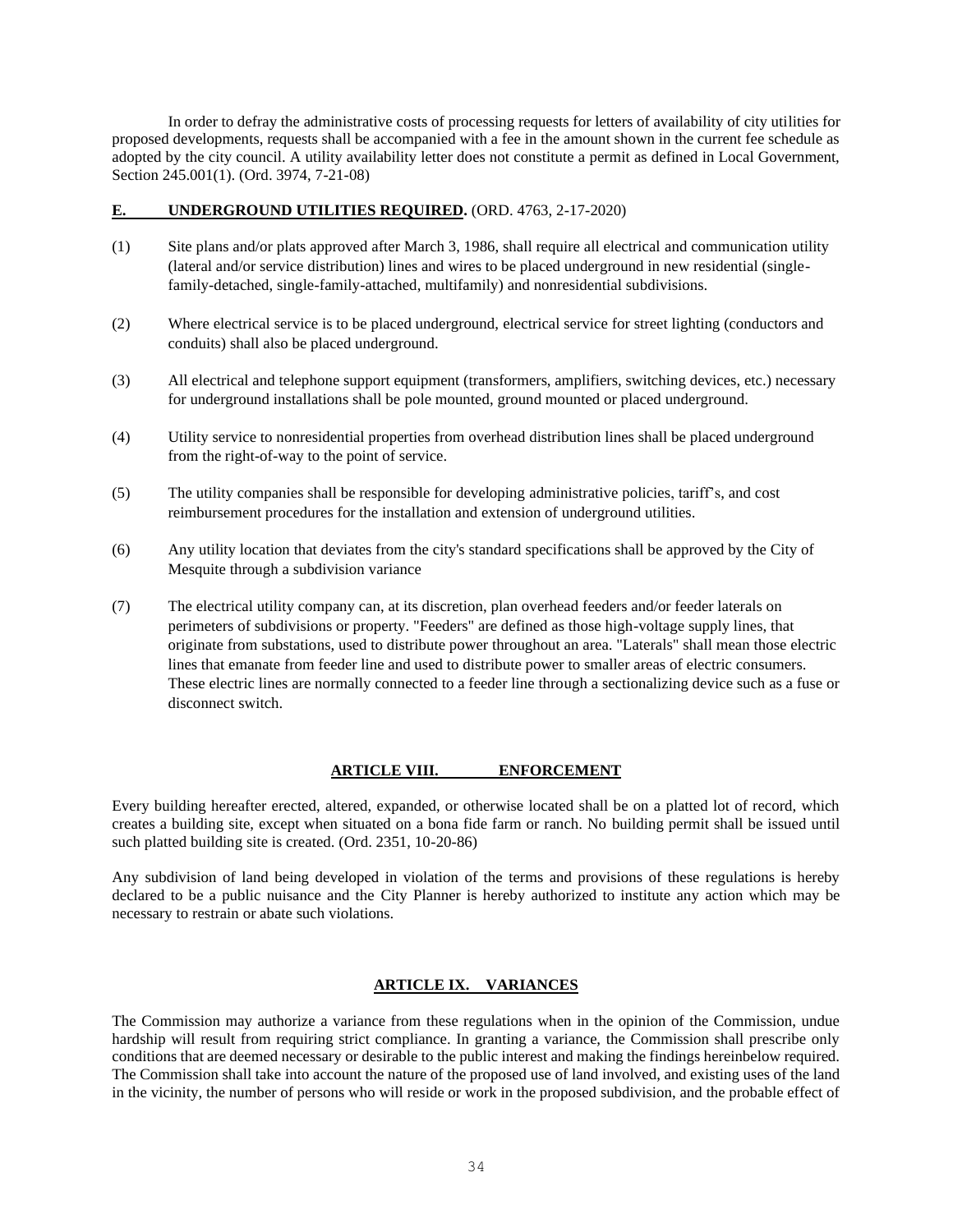such variance upon traffic conditions and upon the public health, safety, convenience, and welfare in the vicinity. No variance will be granted unless the Commission finds:

(1) That there are special circumstances or conditions affecting the land involved such that the strict application of the provisions of this ordinance would deprive the applicant of the reasonable use of his land.

(2) That the variances are necessary for the preservation and enjoyment of a substantial property right of the applicant, that the granting of the variance will not be detrimental to the public health, safety, or welfare or injurious to other property in the area.

(3) That the granting of the variance will not have the effect of preventing the orderly subdivision of other lands in the area in accordance with the provisions of this ordinance. Such findings of the Commission together with specific facts on which such findings are based shall be incorporated under the official minutes of the Commission meeting at which such variance is granted. Variances may be granted only when in harmony with the general purpose and intent of this ordinance so that the public health, safety, and welfare may be secured and substantial justice done. Pecuniary hardship to the subdivider, standing alone, shall not be deemed to constitute undue hardship.

(4) The Commission may not authorize a variance that would constitute a violation of any other valid ordinance of the City of Mesquite.